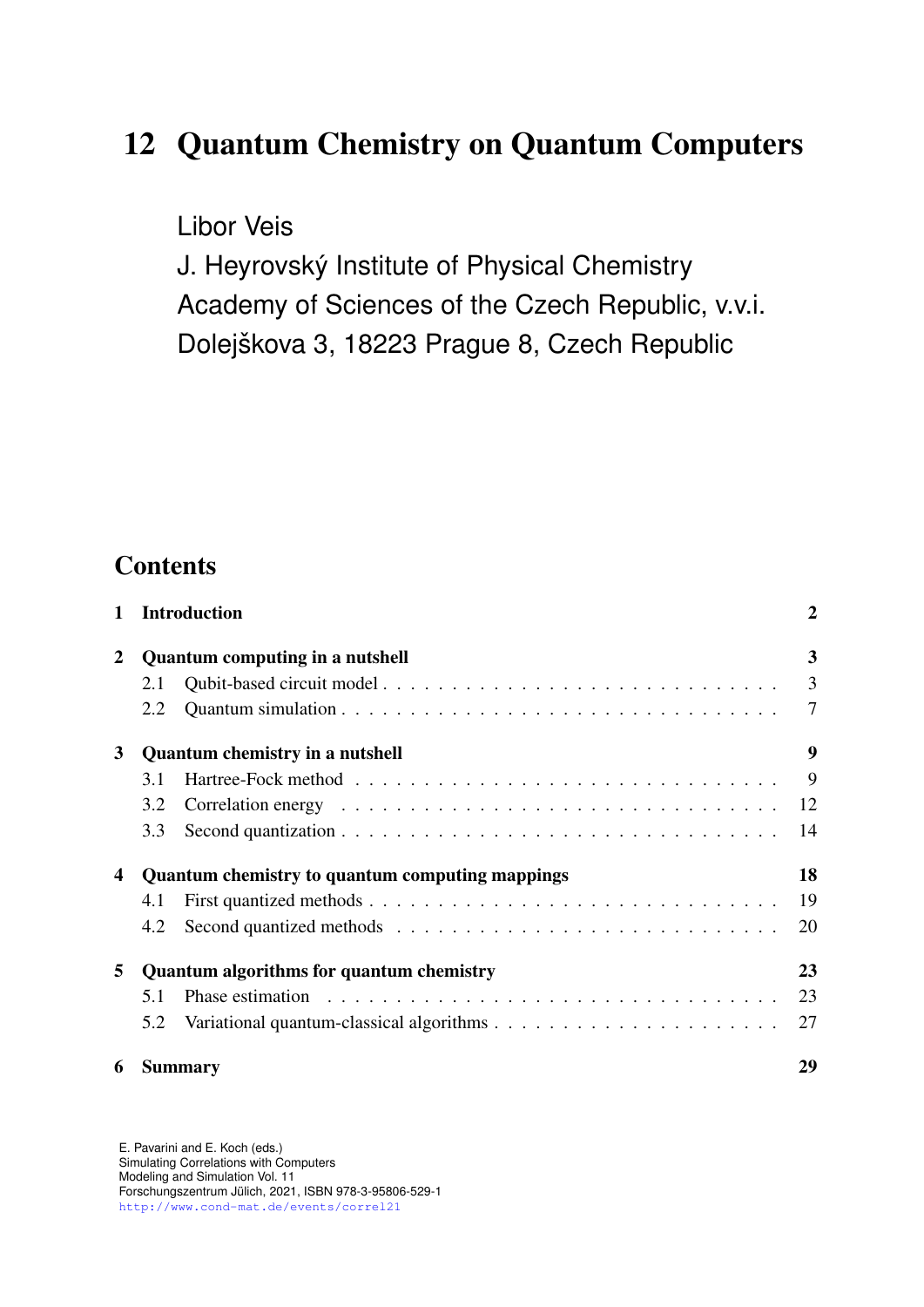### <span id="page-1-0"></span>1 Introduction

An exact simulation of quantum systems, including those in quantum chemistry, on a classical computer is computationally hard. The problem lies in the dimensionality of the Hilbert space needed for the description of a studied system that in fact grows exponentially with the size of this system, which is illustrated in Fig. [1.](#page-2-2) No matter if we simulate the dynamics or calculate some static property, e.g. the energy, this limitation is always present. Richard Feynman came up with an alternative to the classical simulation [\[1\]](#page-29-0). His idea was to convert the aforementioned drawback of quantum systems into their benefit. He suggested to map the Hilbert space of a studied quantum system on another one (both of them being exponentially large) and thus to *efficiently* simulate one quantum system on another one (i.e. on a quantum computer).

Although developing small quantum computers has taken over 30 years, we may soon benefit from Feynman's suggestion.<sup>[1](#page-1-1)</sup> Indeed, quantum chemistry is supposed to be one of the first practical applications of small noisy quantum computers, named noisy intermediate-scale quantum (NISQ) devices [\[4\]](#page-29-1). Moreover, it is believed that quantum computers will eventually allow us to tackle classically intractable problems in chemistry, physics, and materials science [\[5](#page-29-2)[–7\]](#page-29-3). In particular, *strongly correlated systems*, such as catalysts or high temperature superconductors, belong to problems of high socio-economic importance, which might be solved with the help of quantum hardware.

So far, several quantum algorithms have been proposed to solve computationally hard problems in chemistry *efficiently* (i.e. in polynomial time with polynomial resources with respect to size of the studied system and accuracy). Some of them have also been demonstrated experimentally [\[6\]](#page-29-4). However, due to limited quantum hardware capabilities, these experiments represent "only" proof-of-principle simulations of small chemical systems, which we can easily simulate classically. In order to make them scalable, there is a need for quantum error correction, which requires lower error rates than are currently available and moreover orders of magnitude more (physical) qubits. This field, on the other hand, grows very rapidly and we might see error-corrected digital quantum simulations of molecules in not so far future.

As mentioned above, several quantum algorithms which can solve different kinds of problems in chemistry have already been proposed [\[6\]](#page-29-4). In fact, quantum computational chemistry [\[5\]](#page-29-2) has achieved enormous progress in the last  $15$  years.<sup>[2](#page-1-2)</sup> In this chapter, we mention some of the algorithms, but most of the time restrict ourselves to the electronic structure problem of molecular Hamiltonians, i.e., the problem of finding the low lying energy spectrum of molecules. These algorithms can serve as subroutines for geometry optimization, calculation of optical properties, or determination of reaction rates [\[5\]](#page-29-2). Moreover, the methodology elaborated here can be easily applied to other problems (e.g. vibrational analysis). We focus on digital quantum simulation (analog quantum simulation is a subject of a different chapter), which means that the

<span id="page-1-1"></span><sup>&</sup>lt;sup>1</sup>In fact, quantum computers with more than about 50 qubits are supposed to outperform the largest classical supercomputers and the first papers presenting the so called *quantum supremacy* have already appeared [\[2,](#page-29-5) [3\]](#page-29-6). However, the problems which they solved are rather artificial and not directly usable in chemistry simulations.

<span id="page-1-2"></span><sup>2</sup>The pioneering work of Aspuru-Guzik *et al.* [\[8\]](#page-29-7) is being considered as the beginning of the quantum computational chemistry.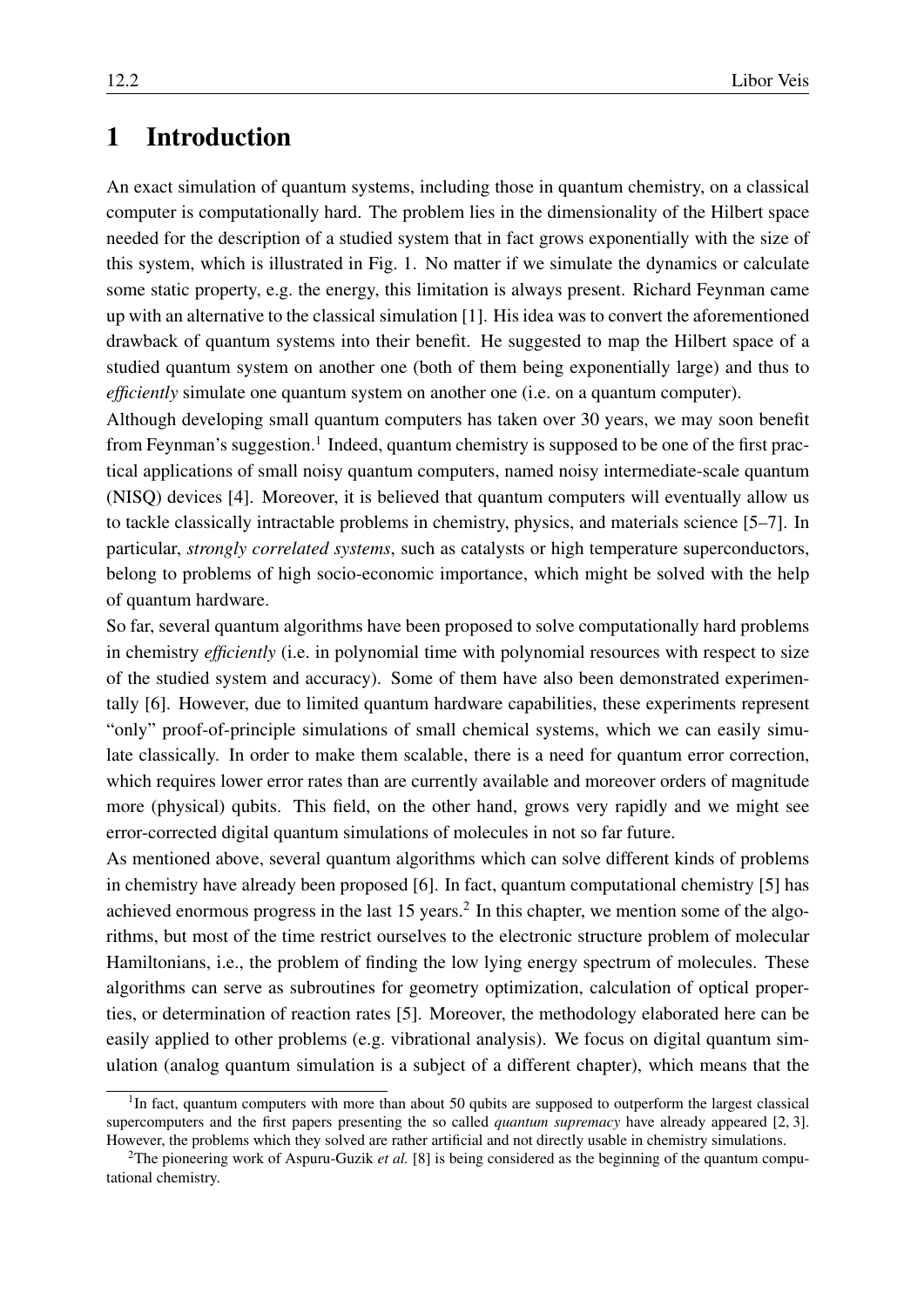

<span id="page-2-2"></span>Fig. 1: *Exponential scaling of the Hilbert space dimension demonstrated on the examples of H*2*,*  $CH<sub>2</sub>$ , and  $C<sub>6</sub>H<sub>6</sub>$  molecules. The numbers below the molecular structures represent the number *of Slater determinants in the full configuration interaction method (exact diagonalization) in double-*ζ *basis.*

original problem is mapped on a set of (quantum) gates which can be implemented on an universal quantum computer (i.e. not purpose specific). The chapter is meant to be a pedagogical introduction. For more details and references to original papers, we refer readers to the recent extensive reviews [\[5,](#page-29-2) [6\]](#page-29-4), from which we also draw a lot of information.

The chapter is organized as follows: we start with the basic elements of quantum computing in Sec. [2](#page-2-0) and quantum chemistry in Sec. [3.](#page-8-0) We are aware of the fact that these topics are covered also in other chapters, however to make this chapter self-contained, we very briefly mention the basics, which are necessary for subsequent discussion of quantum algorithms for chemistry. In Sec. [4,](#page-17-0) we describe how to map the quantum chemistry problems onto a register of qubits (both in first and second quantization) and in Sec. [5](#page-22-0) we present quantum algorithms for chemistry, both for the ultimate error-corrected applications (phase estimation, Sec. [5.1\)](#page-22-1) as well as for NISQ devices (variational quantum eigensolver, Sec. [5.2\)](#page-26-0). We end up with conclusions in Sec. [6.](#page-28-0)

## <span id="page-2-0"></span>2 Quantum computing in a nutshell

### <span id="page-2-1"></span>2.1 Qubit-based circuit model

We work with the qubit-based circuit model of quantum computation [\[9\]](#page-29-8). Similarly as the fundamental entity of classical computation and classical information is one bit, the fundamental entity of quantum computation and quantum information is one qubit. It is a quantum two-state system in a normalized state

$$
|\psi\rangle = \alpha|0\rangle + \beta|1\rangle, \qquad |\alpha|^2 + |\beta|^2 = 1,\tag{1}
$$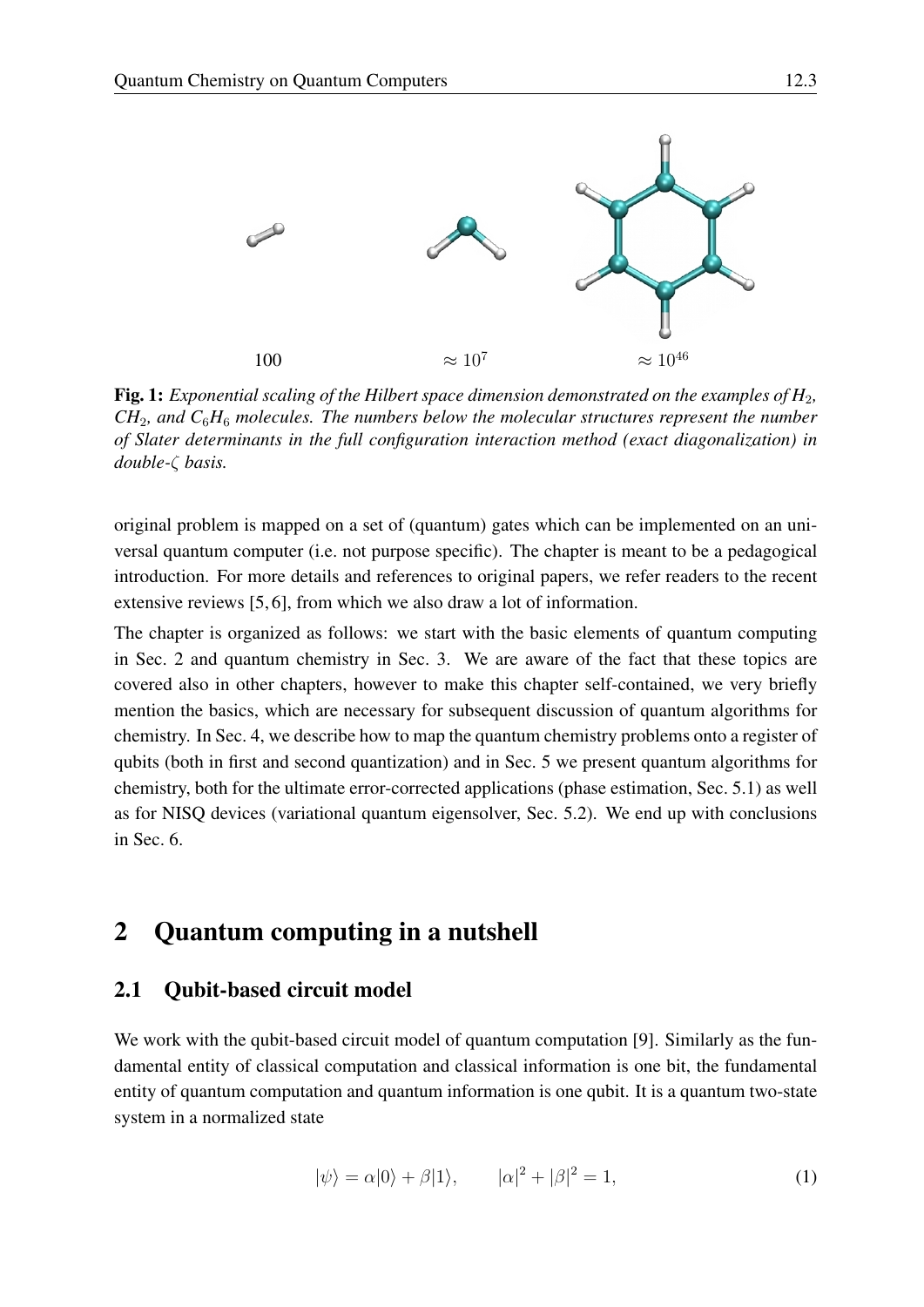where  $\alpha$  and  $\beta$  are complex-valued amplitudes. The orthonormal computational basis  $\beta$  =  $\{|0\rangle, |1\rangle\}$  is defined as

$$
|0\rangle = \begin{pmatrix} 1 \\ 0 \end{pmatrix}, |1\rangle = \begin{pmatrix} 0 \\ 1 \end{pmatrix}, \text{ therefore } |\psi\rangle = \begin{pmatrix} \alpha \\ \beta \end{pmatrix}.
$$
 (2)

When going to  $n$  qubits, the system is described by a vector from the  $2^n$  dimensional Hilbert space, which is formed by the tensor product of the Hilbert spaces of individual qubits. For example, a two-qubit system has four computational basis states

$$
|00\rangle = \begin{pmatrix} 1 \\ 0 \end{pmatrix} \otimes \begin{pmatrix} 1 \\ 0 \end{pmatrix} = \begin{pmatrix} 1 \\ 0 \\ 0 \end{pmatrix}, \qquad |01\rangle = \begin{pmatrix} 1 \\ 0 \end{pmatrix} \otimes \begin{pmatrix} 0 \\ 1 \end{pmatrix} = \begin{pmatrix} 0 \\ 0 \\ 0 \end{pmatrix},
$$

$$
|10\rangle = \begin{pmatrix} 0 \\ 1 \end{pmatrix} \otimes \begin{pmatrix} 1 \\ 0 \end{pmatrix} = \begin{pmatrix} 0 \\ 0 \\ 1 \end{pmatrix}, \qquad |11\rangle = \begin{pmatrix} 0 \\ 1 \end{pmatrix} \otimes \begin{pmatrix} 0 \\ 1 \end{pmatrix} = \begin{pmatrix} 0 \\ 0 \\ 0 \end{pmatrix} \qquad (3)
$$

and a general two-qubit state has the form

<span id="page-3-0"></span>
$$
|\psi\rangle = \alpha|00\rangle + \beta|01\rangle + \gamma|10\rangle + \delta|11\rangle. \tag{4}
$$

Multi-qubit states can be classified as either product states or entangled states. Product states can be written as tensor products of fewer qubit (subsystem) wave functions, for example

$$
\frac{1}{\sqrt{2}}(|00\rangle + |01\rangle) = |0\rangle \otimes \frac{1}{\sqrt{2}}(|0\rangle + |1\rangle)
$$
 (5)

is one of the two-qubit states from Eq. [\(4\)](#page-3-0), which is a product state. On the other hand

<span id="page-3-1"></span>
$$
\frac{1}{\sqrt{2}}\big(|00\rangle+|11\rangle\big) \tag{6}
$$

cannot be written as a tensor product of subsystem wave functions and thus is entangled. The entanglement is a very interesting property stemming from the foundation of quantum mechanics, which does not have a classical counterpart, and is a key ingredient in quantum computation and quantum information, e.g., in quantum teleportation [\[9\]](#page-29-8) (more about entanglement is given in other chapters). Each of the computational basis states can represent one decimal number in its binary form, e.g.  $|4\rangle = |100\rangle$  (we employ the notation that the rightmost qubit is the first one).

A quantum circuit is composed of quantum gates acting on qubits, which are usually initialized in a  $|zero\rangle = |0...0\rangle$  state. Since the time evolution of quantum systems must be unitary, these gates are unitary operators. Quantum gates manipulate all components of a state vector, such as the one in Eq. [\(4\)](#page-3-0), at the same time. This is so called quantum parallelism, which is however measurement limited.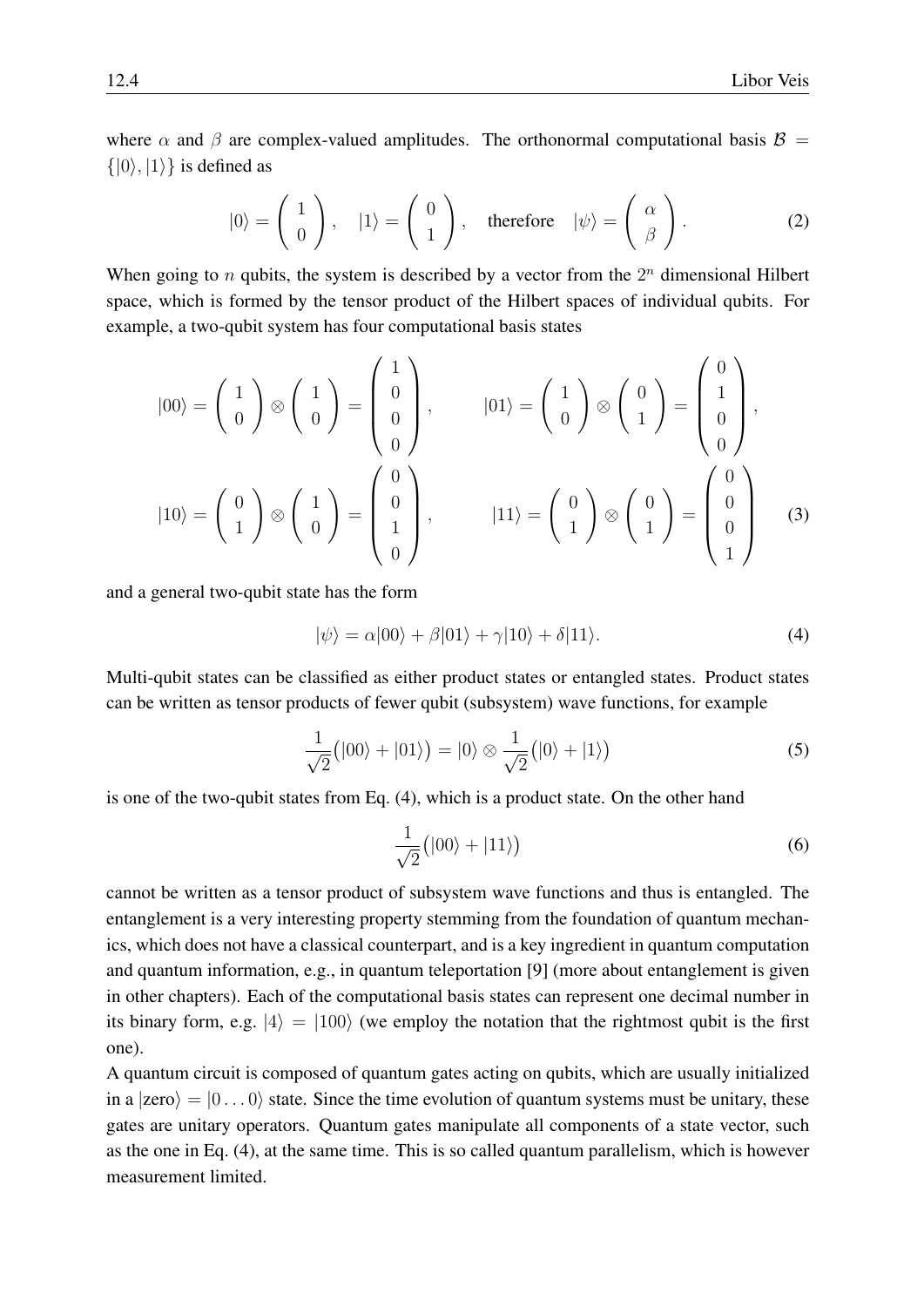Every multi-qubit unitary operation can be decomposed into single-, and entangling two-qubit gates [\[9\]](#page-29-8). Among the most important single qubit gates belong Pauli operators

<span id="page-4-3"></span>
$$
X = \begin{pmatrix} 0 & 1 \\ 1 & 0 \end{pmatrix}, \quad Y = \begin{pmatrix} 0 & -i \\ i & 0 \end{pmatrix}, \quad Z = \begin{pmatrix} 1 & 0 \\ 0 & -1 \end{pmatrix}.
$$
 (7)

The Pauli matrices when exponentiated give rise to rotation operators about x, y and z axes, defined by the equations

$$
R_x(\vartheta) = e^{-i\vartheta X/2} = \cos\frac{\vartheta}{2} I - i\sin\frac{\vartheta}{2} X = \begin{pmatrix} \cos\frac{\vartheta}{2} & -i\sin\frac{\vartheta}{2} \\ -i\sin\frac{\vartheta}{2} & \cos\frac{\vartheta}{2} \end{pmatrix},
$$
(8)

$$
R_y(\vartheta) = e^{-i\vartheta Y/2} = \cos\frac{\vartheta}{2} I - i\sin\frac{\vartheta}{2} Y = \begin{pmatrix} \cos\frac{\vartheta}{2} & -\sin\frac{\vartheta}{2} \\ \sin\frac{\vartheta}{2} & \cos\frac{\vartheta}{2} \end{pmatrix},
$$
(9)

$$
R_z(\vartheta) = e^{-i\vartheta Z/2} = \cos\frac{\vartheta}{2} I - i\sin\frac{\vartheta}{2} Z = \begin{pmatrix} e^{-i\frac{\vartheta}{2}} & 0\\ 0 & e^{i\frac{\vartheta}{2}} \end{pmatrix},\tag{10}
$$

where  $I$  is the identity. Other very important single qubit gates include the Hadamard (denoted as Had not to confuse with the Hamiltonian) and T gates

<span id="page-4-2"></span><span id="page-4-1"></span><span id="page-4-0"></span>
$$
\text{Had} = \frac{1}{\sqrt{2}} \begin{pmatrix} 1 & 1 \\ 1 & -1 \end{pmatrix}, \quad \text{T} = \begin{pmatrix} 1 & 0 \\ 0 & e^{i\pi/4} \end{pmatrix}.
$$
 (11)

The most common entangling two-qubit gate is the controlled-NOT (CNOT), which is a generalization of the classical XOR gate. Its action can be written as  $|A, B\rangle \longrightarrow |A, B \oplus A\rangle$ , where  $\oplus$  is addition modulo two. The CNOT gate has the following circuit notation and matrix representation

$$
\begin{pmatrix}\n1 & 0 & 0 & 0 \\
0 & 1 & 0 & 0 \\
0 & 0 & 0 & 1 \\
0 & 0 & 1 & 0\n\end{pmatrix}
$$

and the action in the computational basis can be summarized as

$$
|00\rangle \longrightarrow |00\rangle; \quad |01\rangle \longrightarrow |01\rangle; \quad |10\rangle \longrightarrow |11\rangle; \quad |11\rangle \longrightarrow |10\rangle. \tag{12}
$$

One can see, that the NOT operation  $(X$  gate) is applied on the first qubit (rightmost in the ket, bottommost in the circuit), if the so called control qubit is in the state  $|1\rangle$ .

A final part of quantum circuits is a measurement that reveals some information. In quantum mechanics, a measurement is destructive, because it destroys superpositions. For example, when measuring the two-qubit state in Eq. [\(4\)](#page-3-0) in the computational basis, the outcome will be one of the four possible states with the probability equal to the square of the absolute value of the expansion coefficient, e.g., the state  $|00\rangle$  will be measured with probability  $|\alpha|^2$ .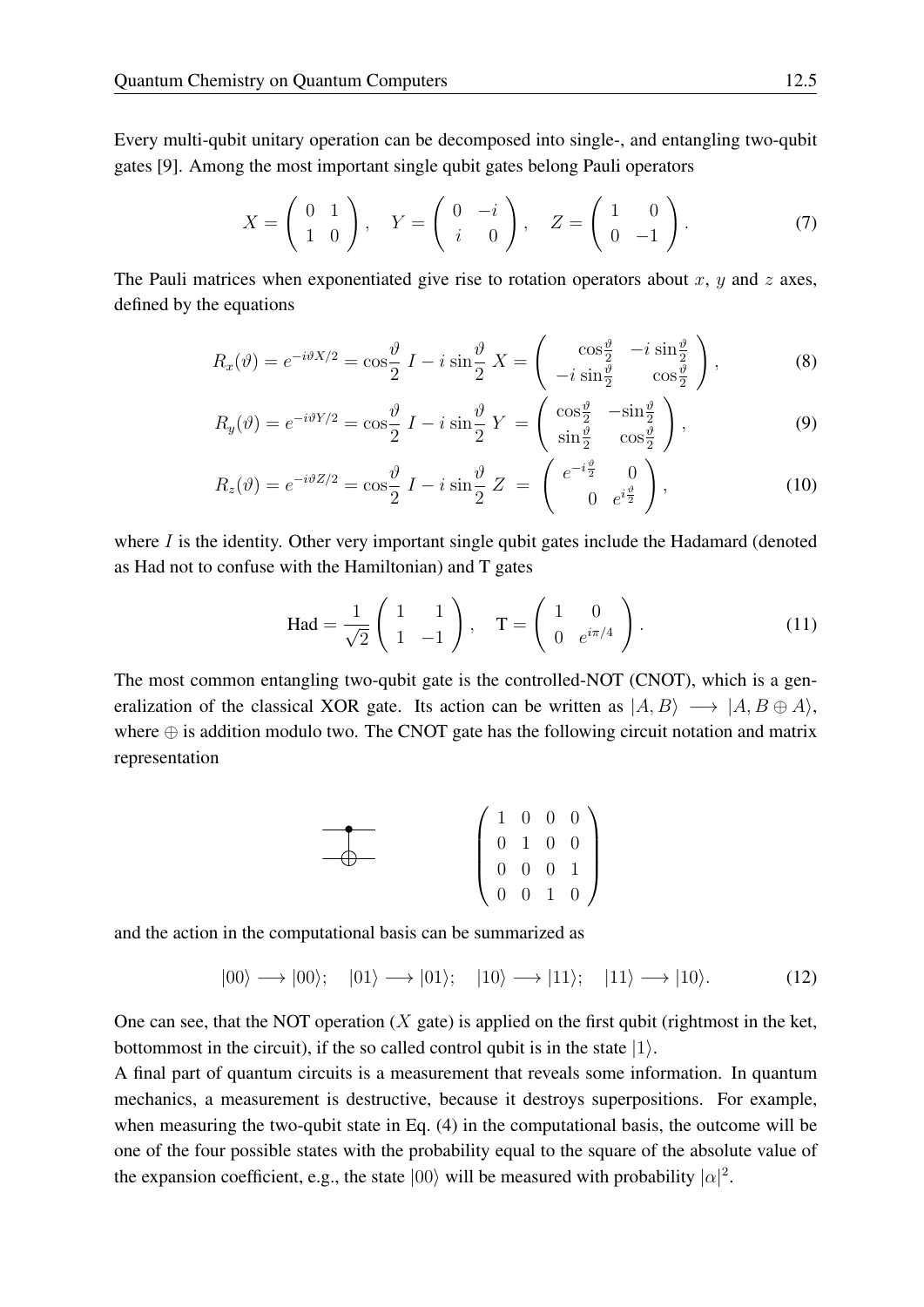| wire carrying a qubit                                    | $ q\rangle$   |
|----------------------------------------------------------|---------------|
| measurement: projection onto $ 0\rangle$ and $ 1\rangle$ | $ q\rangle$   |
| single-qubit unitary gate $U$                            | $ q\rangle$   |
| controlled-NOT operation                                 | $ q_2\rangle$ |
|                                                          | $ q_1\rangle$ |
| controlled- $U$ operation                                | $ q_2\rangle$ |
|                                                          | $ q_1\rangle$ |
| qubits ordering convention: $ q_n \dots q_2 q_1\rangle$  | $ q_n\rangle$ |
|                                                          |               |
|                                                          | $ q_2\rangle$ |
|                                                          |               |

<span id="page-5-0"></span>Fig. 2: *The quantum circuit model notation.*

Generally, having a register of qubits in the state  $|\psi\rangle$ , we can measure some observable O, which is represented by a Hermitian matrix. One is usually interested in an average value over many measurements, i.e., the expectation value of O

$$
\langle O \rangle = \langle \psi | O | \psi \rangle. \tag{13}
$$

Measuring in the computational basis of  $i<sup>th</sup>$  qubit corresponds to the expectation value of the Pauli Z operator,  $\langle \psi | Z_i | \psi \rangle$ . This expectation value is in practice obtained by repeated measurement of qubit i (each time the state  $|\psi\rangle$  must be reinitialized) and averaging the outcomes of individual measurements (+1 for  $|0\rangle$  and −1 for  $|1\rangle$ ). As we will see in Sec. [4,](#page-17-0) strings of fermionic second quantized operators can be represented as strings of the Pauli operators. Therefore, in order to measure the expectation value of molecular Hamiltonians, we need also to measure in  $X$  and  $Y$  bases. These measurements can be realized by first applying single qubit rotations changing the basis, e.g., from  $X$  to  $Z$  and then measuring in the  $Z$  basis. One can easily verify that the Hadamard gate with the matrix representation in Eq. [\(11\)](#page-4-0) transforms  $X$  eigenstates to  $Z$  eigenstates (and vice versa)

<span id="page-5-1"></span>
$$
\frac{1}{\sqrt{2}}\begin{pmatrix} 1 & 1 \ 1 & -1 \end{pmatrix} \cdot \frac{1}{\sqrt{2}}\begin{pmatrix} 1 \ 1 \end{pmatrix} = \begin{pmatrix} 1 \ 0 \end{pmatrix},
$$
\n(14)

$$
\frac{1}{\sqrt{2}}\left(\begin{array}{cc} 1 & 1\\ 1 & -1 \end{array}\right)\cdot\frac{1}{\sqrt{2}}\left(\begin{array}{c} 1\\ -1 \end{array}\right) = \left(\begin{array}{c} 0\\ 1 \end{array}\right). \tag{15}
$$

In Fig. [2,](#page-5-0) we summarize the quantum circuit model notation that is used throughout this chapter.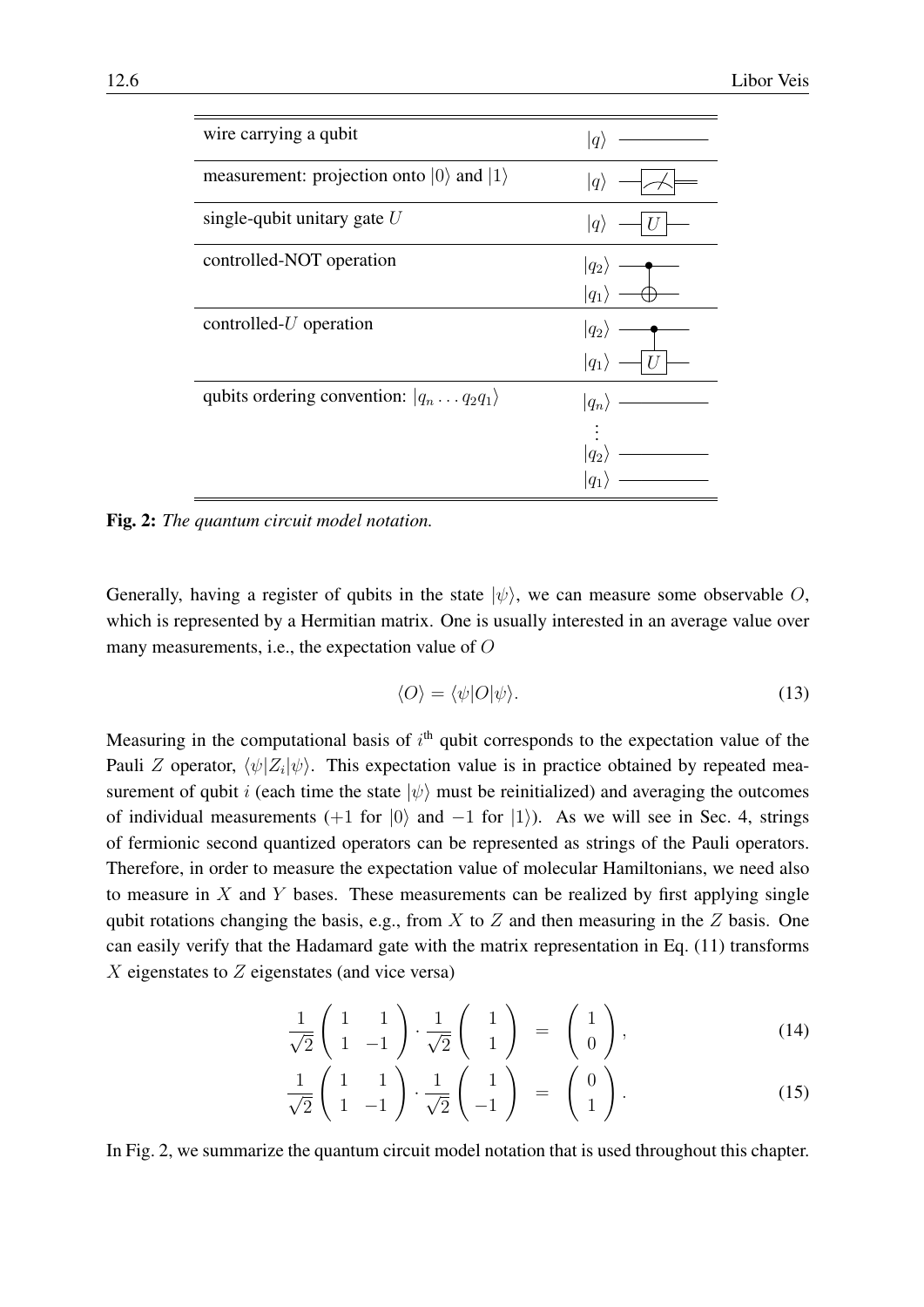

<span id="page-6-1"></span>**Fig. 3:** A quantum circuit which generates the Bell state  $\frac{1}{\sqrt{2}}$  $\frac{1}{2}(|00\rangle + |11\rangle).$ 

As an example of a simple quantum circuit, we show in Fig. [3](#page-6-1) the circuit, which generates the entangled state from Eq. [\(6\)](#page-3-1) (the so called Bell state [\[9\]](#page-29-8)). We employ the standard convention that time flows from left to right, i.e., first the Hadamard gate is applied on  $|00\rangle$  forming

$$
\frac{1}{\sqrt{2}}\big(|00\rangle+|10\rangle\big),\tag{16}
$$

then the CNOT gate produces the final Bell state.

### <span id="page-6-0"></span>2.2 Quantum simulation

Quantum simulation can be either analog or digital. In case of analog simulators [\[10\]](#page-29-9), a Hamiltonian of a studied system is mapped onto a tunable purpose-built quantum device (described by the same type of Hamiltonian), which then emulates the original system's dynamics. Any observable can be read out using suitable measurements. Analog simulators are very attractive as they are generally more robust to noise, which makes them suitable candidates for the near term quantum devices. However, in a long run, the lack of error correction is problematic for simulations of larger systems.

On the other hand, digital quantum simulation is realized by a quantum circuit (composed of single and two-qubit gates) implemented on an universal quantum computer. Digital quantum simulation can concern time evolution (dynamics) as well as computations of some static properties, such as the ground state energy.

The quantum algorithms for simulation of quantum dynamics were originally developed by Abrams and Lloyd [\[11,](#page-29-10) [12\]](#page-29-11). In order to time-evolve the studied system wave function on a register of qubits, one has to first map the initial system wave function (at time  $t = 0$ ) onto the register, as well as map the system Hamiltonian to its qubit representation  $(H_q)$ . The time evolution is then performed by the unitary propagator  $e^{-itH_q}$ , which is decomposed to elementary single and two-qubit gates. In quantum chemistry, we are interested in cases, when the system Hamiltonian contains polynomial number of terms (due to the two-body nature of molecular Hamiltonians)

$$
H = \sum_{j} h_j,\tag{17}
$$

which, however, mutually do not commute. The exponential of a Hamiltonian thus cannot be written as a product of the exponentials of individual  $h_j$  terms, but a numerical approximation must be used [\[11\]](#page-29-10).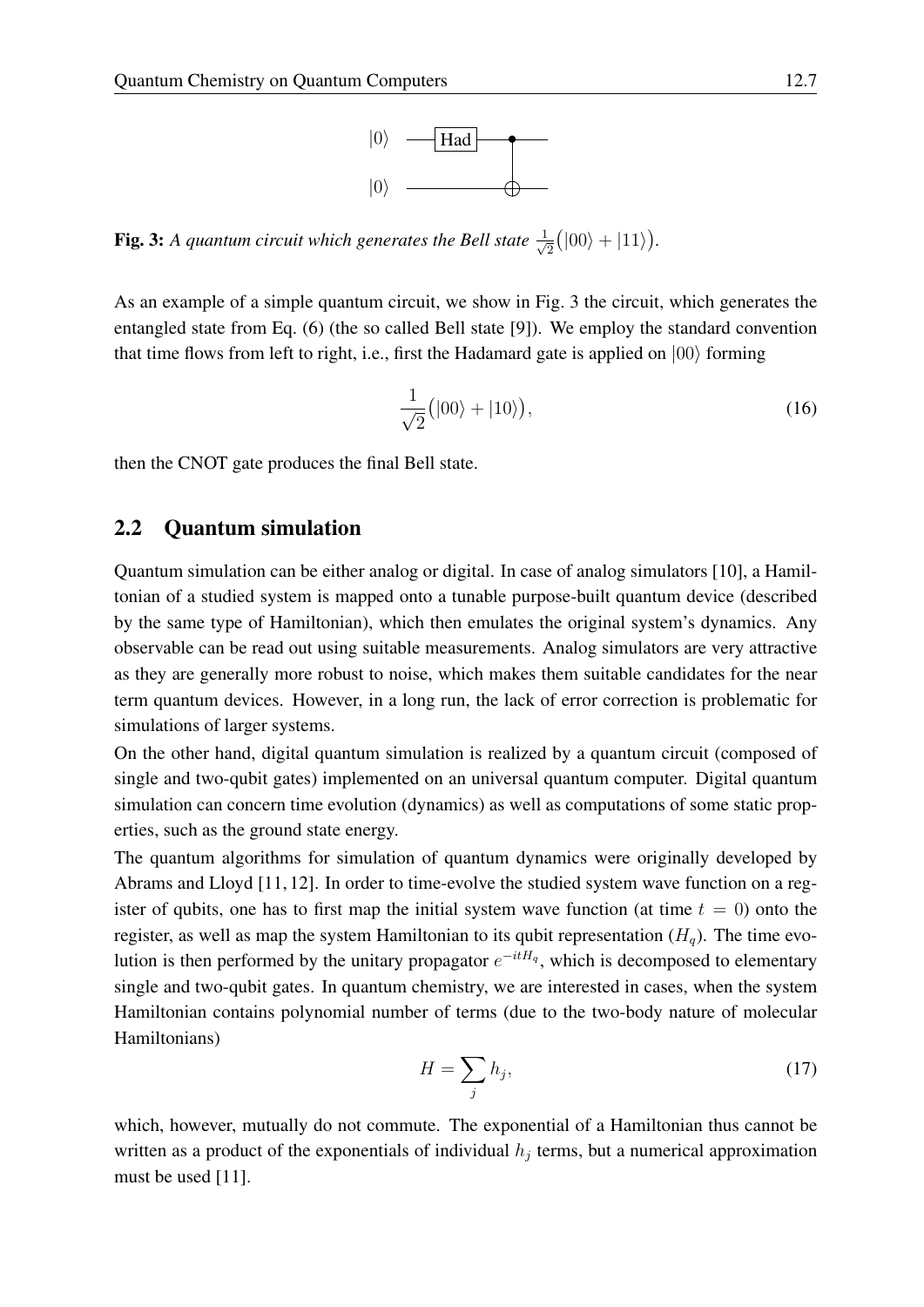The first-order Trotter approximation [\[13\]](#page-29-12) can be expressed as

<span id="page-7-2"></span>
$$
e^{-itH} = e^{-it\sum_{j=1} h_j} = \left(\prod_{j=1} e^{-ih_j t/N}\right)^N + \mathcal{O}(t^2/N). \tag{18}
$$

We would like to note that Trotterization is not the only possible way to simulate a Hamiltonian time evolution. Other approaches, which are however much more involved, will be briefly mentioned in Sec. [5.1](#page-22-1) in the context of phase estimation algorithm. It has also been shown that time evolution can be simulated using variational algorithms [\[14\]](#page-29-13). Variational algorithms are discussed in Sec. [5.2.](#page-26-0)

As a simple example of quantum simulation, let us consider a spin chain model with an Ising Hamiltonian of the following form, which we adopted from [\[5\]](#page-29-2)

<span id="page-7-0"></span>
$$
H_{\text{Ising}} = \sum_{\langle i,j \rangle} J_{ij} Z_i Z_j + \sum_i B_i X_i,\tag{19}
$$

where the first sum is over nearest-neighbor spins. In this spin case, the qubit representations of the wave function as well as the Hamiltonian are simple;  $|0\rangle$  represents  $\alpha$  spin,  $|1\rangle$  represents  $\beta$ spin and the Hamiltonian in Eq. [\(19\)](#page-7-0) has already a proper qubit form. After Trotterization, the Hamiltonian time evolution can be implemented by means of the terms

<span id="page-7-1"></span>
$$
e^{-iJ_{ij}Z_iZ_j\delta t} \quad \text{and} \quad e^{-iB_iX_i\delta t}, \quad \text{where} \quad \delta t = t/N. \tag{20}
$$

The second one corresponds to a rotation about x axis (Eq. [\(8\)](#page-4-1)) applied on the  $i^{\text{th}}$  qubit,  $R_x^i(2B_i\delta t)$ . The first term in Eq. [\(20\)](#page-7-1) has a diagonal form in the computational basis with  $e^{\pm iJ_{ij}\delta t}$  on the diagonal. The sign depends on the parity of the corresponding basis state and the exponential can be implemented with the following circuit [\[9\]](#page-29-8)

$$
|q_j\rangle \longrightarrow (21)
$$
  

$$
|q_i\rangle \longrightarrow R_z(2J_{ij}\delta t) \longrightarrow (21)
$$

where CNOTs assure the correct sign of the exponent according to the parity of the state and rotation about  $z$  axis is defined in Eq. [\(10\)](#page-4-2).

In Fig. [4,](#page-8-2) we show a quantum circuit corresponding to the time evolution governed by the Ising Hamiltonian (Eq. [\(19\)](#page-7-0)), which uses the first-order Trotter approximation [\[13\]](#page-29-12). The sequence of Hadamard gates in the beginning constitutes the state preparation and effectively aligns the spins along the x axis. The unitaries  $U_m$  change the basis before the measurement and their form depends on what exactly is measured (e.g. spin correlation functions) [\[12\]](#page-29-11).

The original quantum algorithm for obtaining static properties of quantum systems by means of digital quantum simulation was developed by Abrams and Lloyd [\[15\]](#page-30-0) and is based on the phase estimation algorithm [\[9\]](#page-29-8). We will discuss this approach in detail in the context of quantum chemistry and molecular Hamiltonians in Sec. [5.1.](#page-22-1)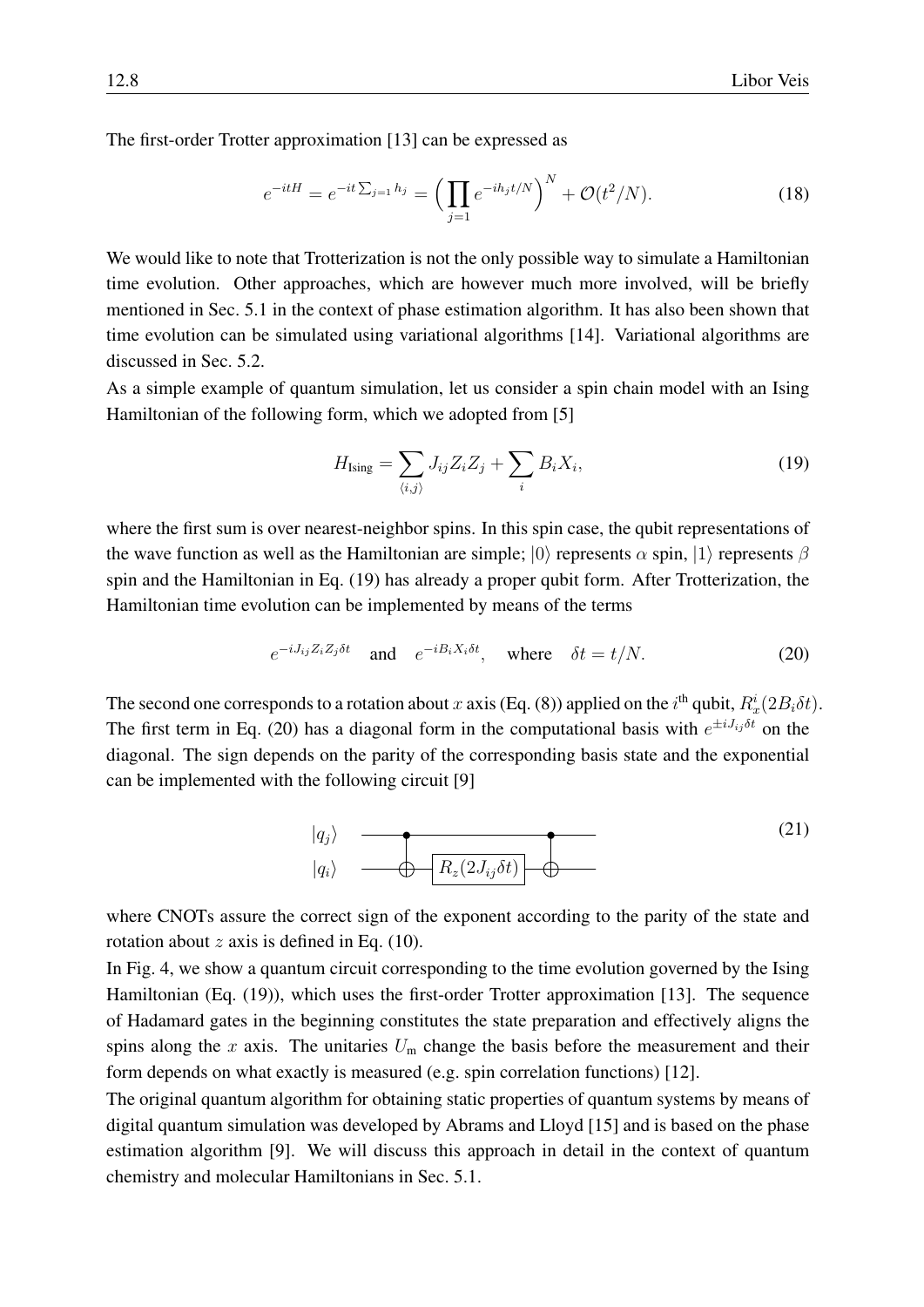

<span id="page-8-2"></span>Fig. 4: *Scheme of a digital quantum simulation of the dynamics of a spin chain (Eq. [\(19\)](#page-7-0)), which employs the first-order Trotter approximation. The two-qubit unitary gates correspond* to  $U_{ij} = \text{CNOT}^{i,j} R_z^j (2J_{ij} \delta t) \text{CNOT}^{i,j} R_x^i (2B_i \delta t)$ *.* 

### <span id="page-8-0"></span>3 Quantum chemistry in a nutshell

We are predominantly interested in the electronic structure of molecules, whose Hamiltonians can be written (in atomic units) as

<span id="page-8-3"></span>
$$
H = -\sum_{i} \frac{\nabla_i^2}{2} - \sum_{I} \frac{\nabla_I^2}{2M_I} - \sum_{i,I} \frac{Z_I}{|\mathbf{r}_i - \mathbf{R}_I|} + \frac{1}{2} \sum_{i \neq j} \frac{1}{|\mathbf{r}_i - \mathbf{r}_j|} + \frac{1}{2} \sum_{I \neq J} \frac{Z_I Z_J}{|\mathbf{R}_I - \mathbf{R}_J|},\qquad(22)
$$

where  $M_I$ ,  $\mathbf{R}_I$ , and  $Z_I$  are the mass, position, and charge of the  $I^{\text{th}}$  nucleus and  $\mathbf{r}_i$  is the position of  $i<sup>th</sup>$  electron. Taking into account that nuclei are more than 1000 times heavier than electrons, we can employ the Born-Oppenheimer approximation, which separates the electronic and nuclear parts of the Hamiltonian in Eq. [\(22\)](#page-8-3) and solves them separately. Nuclei are then treated as classical point charges fixed at given positions in the electronic Hamiltonian

<span id="page-8-4"></span>
$$
H_{\rm el.} = -\sum_{i} \frac{\nabla_i^2}{2} + \frac{1}{2} \sum_{i \neq j} \frac{1}{|\mathbf{r}_i - \mathbf{r}_j|} - \sum_{i,I} \frac{Z_I}{|\mathbf{r}_i - \mathbf{R}_I|}.
$$
 (23)

The Born-Oppenheimer approximation gives rise to the concept of the potential energy surfaces. Most of the quantum algorithms for chemical problems use this approximation, but there are exceptions. They comprise the first-quantized (Sec. [4.1\)](#page-18-0) grid-based method [\[16\]](#page-30-1) as well as the second-quantized (Sec. [4.2\)](#page-19-0) nuclear and electron orbitals approach [\[17\]](#page-30-2). Both approaches treat nuclei and electrons on an equal footing.

### <span id="page-8-1"></span>3.1 Hartree-Fock method

The standard starting point of most of the electronic structure methods is the Hartree-Fock approximation. By using a wave function in the form of a single Slater determinant (see below) and applying the variational principle, it converts the  $N$ -electron problem in Eq. [\(23\)](#page-8-4) to oneelectron problems [\[18\]](#page-30-3). Electrons in the Hartree-Fock approximation are moving in an effective mean field of all the others. It is a so called mean-field approach.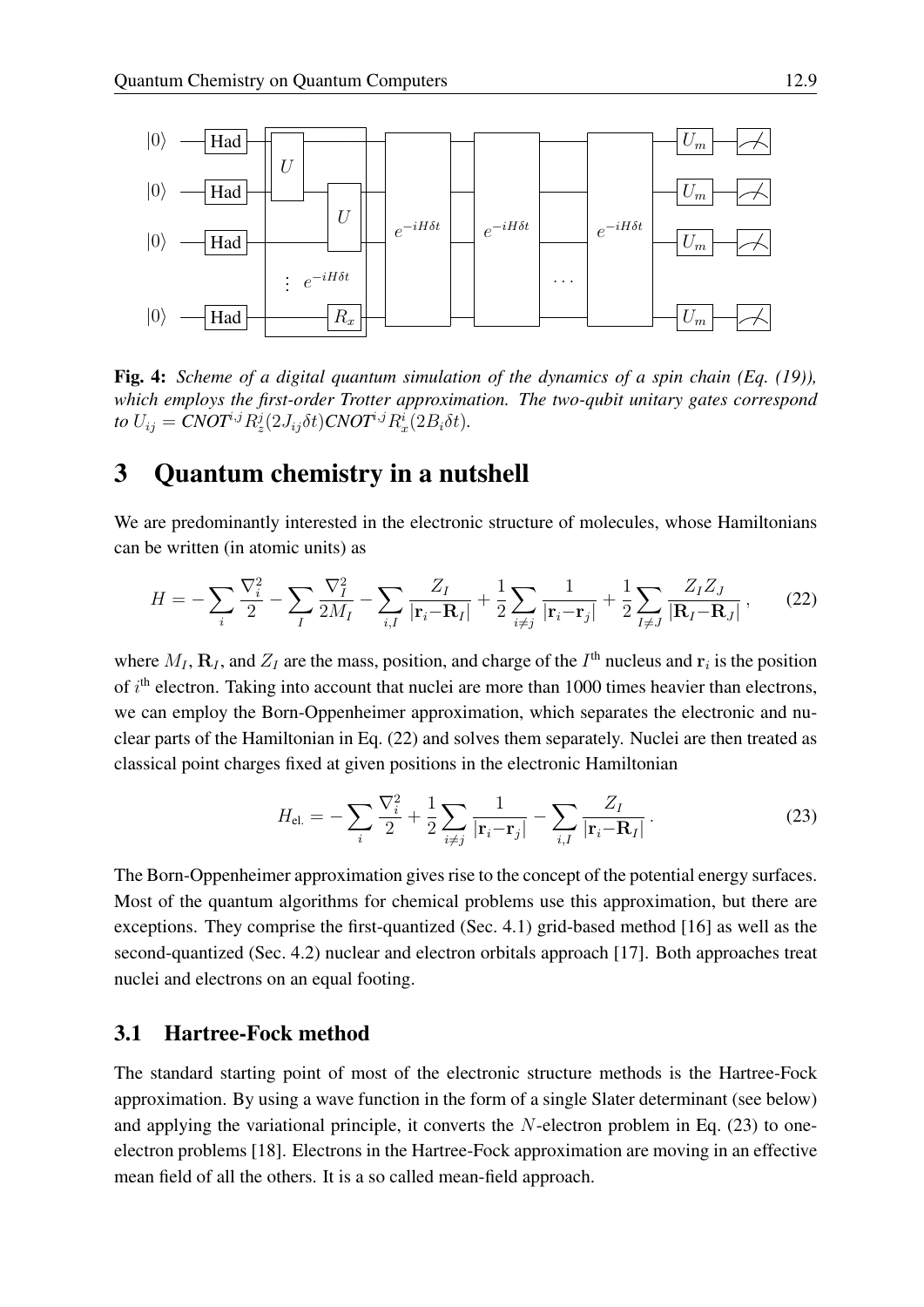As was mentioned above, the essence of the Hartree-Fock approximation is a wave function in the form of a single Slater determinant (or spin-adapted combination of few of them in case of open-shell problems)

<span id="page-9-1"></span>
$$
\Phi(\mathbf{x}_1, \mathbf{x}_2, \dots, \mathbf{x}_N) = \frac{1}{\sqrt{N!}} \begin{vmatrix} \chi_1(\mathbf{x}_1) & \chi_1(\mathbf{x}_2) & \dots & \chi_1(\mathbf{x}_N) \\ \chi_2(\mathbf{x}_1) & \chi_2(\mathbf{x}_2) & \dots & \chi_2(\mathbf{x}_N) \\ \vdots & \vdots & \vdots & \vdots \\ \chi_N(\mathbf{x}_1) & \chi_N(\mathbf{x}_2) & \dots & \chi_N(\mathbf{x}_N) \end{vmatrix} \equiv |\chi_1 \chi_2 \dots \chi_N\rangle.
$$
 (24)

Here  $x_i$  are composite spatial and spin coordinates of the i<sup>th</sup> electron,  $x_i = (r_i, \sigma_i)$  and  $\chi_j$ are one-electron wave functions, molecular spin-orbitals, which are obtained by solution of the Fock operator eigenvalue problem

<span id="page-9-0"></span>
$$
f(\mathbf{x}_1)\chi_i(\mathbf{x}_1) = \varepsilon_i\chi_i(\mathbf{x}_1). \tag{25}
$$

The Fock operator  $f(\mathbf{x}_1)$  has the form [\[18\]](#page-30-3)

$$
f(\mathbf{x}_1) = -\frac{\nabla_1^2}{2} - \sum_I \frac{Z_I}{|\mathbf{r}_1 - \mathbf{R}_I|} + v^{\text{HF}}(\mathbf{x}_1),
$$
 (26)

where  $v^{\text{HF}}(x_1)$  represents the operator of a mean field potential of the remaining electrons

$$
v^{\text{HF}}(\mathbf{x}_1) = \sum_{i} \int \chi_i^*(\mathbf{x}_2) \frac{1}{|\mathbf{r}_1 - \mathbf{r}_2|} (1 - P_{12}) \chi_i(\mathbf{x}_2) \, \mathrm{d}\mathbf{x}_2 \,, \tag{27}
$$

and the permutation operator  $P_{12}$  permutes indices of both electrons. The eigenvalues  $\varepsilon_i$  in Eq. [\(25\)](#page-9-0) are spin-orbital energies.

The Slater determinant form of a wave function, Eq. [\(24\)](#page-9-1), correctly accounts for the exchange symmetry stemming from the fermionic nature of electrons. In fact, swapping any two electrons is equivalent to interchanging two columns of the determinant, which changes the sign of the wave function.

The Hartree-Fock equations, Eq. [\(25\)](#page-9-0), are in fact nonlinear integro-differential equations, which are usually solved numerically via expansion of molecular orbitals<sup>[3](#page-9-2)</sup> in an atomic orbital basis

$$
\psi_i(\mathbf{r}) = \sum_{\mu} C_{\mu i} \varphi_{\mu}(\mathbf{r}).
$$
\n(28)

The expansion coefficients  $C_{\mu i}$  then represent variational parameters optimized during the self-consistent-field (SCF) procedure [\[18\]](#page-30-3). The most common atomic orbital basis functions  $\varphi_\mu(\mathbf{r})$ are Gaussian-type orbitals (GTOs). GTOs obey the usual radial-angular decomposition

$$
\varphi(\mathbf{r}) = R_{nl}(r)Y_{lm}(\vartheta, \varphi),\tag{29}
$$

<span id="page-9-2"></span><sup>&</sup>lt;sup>3</sup>Since the non-relativistic electronic Hamiltonian (Eq. [\(23\)](#page-8-4)) does not contain spin-dependent operators, the spin can be effectively integrated out, transforming the original problem of molecular spin-orbitals to the problem of molecular orbitals.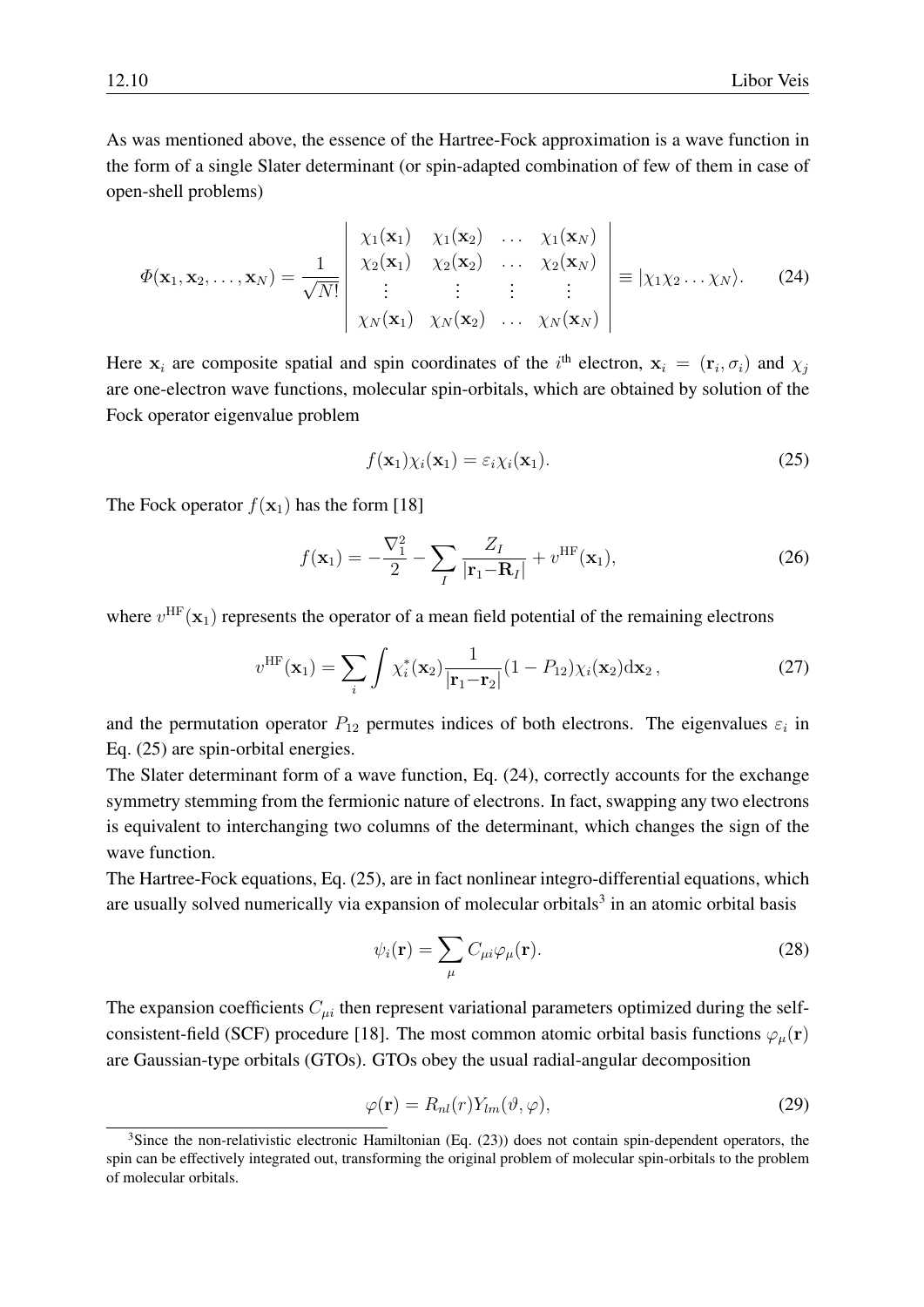with  $Y_{lm}(\vartheta, \varphi)$  being spherical harmonic functions and the radial part is of the form

$$
R_{nl}^{\text{GTO}}(r) \propto (\sqrt{\alpha_{nl}}r)^l e^{-\alpha_{nl}r^2},\tag{30}
$$

where l denotes the angular momentum quantum number of the orbital and  $\alpha_{nl}$  is a fitting parameter. Gaussian-type orbitals do not form as compact basis sets as Slater-type orbitals (STOs), which have the correctly behaving radial part of the hydrogen atom solution

$$
R_n^{\text{STO}}(r) \propto (\zeta r)^{n-1} e^{-\zeta r},\tag{31}
$$

however, two-electron integral evaluation with GTOs is much easier. For this reason, the most common basis sets used in quantum chemistry are contracted GTOs. In this case, each basis function is a fixed linear combination (contraction) of Gaussian functions (so called primitives). The contraction coefficients as well as exponents of Gaussian functions are pre-optimized for standard basis sets [\[19\]](#page-30-4). Regarding the flexibility of basis sets, the minimal basis (e.g. STO-3G) contains all orbitals involved in the Hartree-Fock Slater determinant (occupied ones) plus orbitals of the same/similar energy (e.g. all orbitals of a given open shell). For atoms such as lithium, basis functions of  $p$  type are also added to the 1s and 2s orbitals, because lithium also has a 1s2p bound state. The lithium minimal basis thus contains  $\{1s, 2s, 2p_x, 2p_y, 2p_z\}$ .

Since the valence electrons are the most important ones for chemistry (they participate in bonding), it is not surprising that valence orbitals are commonly represented by more than one basis function. These basis sets are denoted as split-valence and according to the number of basis functions per valence orbital are called valence double, triple, quadruple- $\zeta$ , etc. basis sets. Additional polarization functions (with higher angular momentum) or diffuse functions (with small exponents) can further increase the flexibility of GTO basis sets.

In spite of the fact that GTOs have been used in mainstream quantum chemistry for decades, it turns out that they may not be the best basis sets for use in connection with quantum algorithms. Their problem lies in a number of terms in a second-quantized form of a Hamiltonian (see Sec. [3.3\)](#page-13-0), which scales as  $\mathcal{O}(M^4)$ , where M is the basis set size. The number of terms in a Hamiltonian largely influences the cost of quantum algorithms, as will be discussed below. Babbush *et al.* [\[20\]](#page-30-5) pointed out this problem and suggested the use of the plane wave basis and its dual representation. The plane wave basis functions have the form

$$
\varphi_{\mathbf{G}}^{\mathbf{k}}(\mathbf{r}) = \frac{1}{\sqrt{\Omega}} e^{i(\mathbf{k} + \mathbf{G})\mathbf{r}},
$$
\n(32)

where  $\Omega$  is the computational cell volume, k the wave vector, and G denote the reciprocal lattice vectors. The Fourier transform of the complete plane wave basis would lead to a basis of delta functions (a grid), thus by applying the discrete Fourier transform on an incomplete plane wave basis, one obtains a so called plane wave dual basis [\[20\]](#page-30-5), which resembles a smooth approximation to a grid. Direct use of the plane wave basis leads to a reduction of the Hamiltonian terms from  $\mathcal{O}(M^4)$  to  $\mathcal{O}(M^3)$  (due to the momentum conservation). The plane wave dual basis which diagonalizes the two-body potential operator reduces the number of Hamiltonian terms to  $\mathcal{O}(M^2)$  [\[20\]](#page-30-5). The plane wave basis sets have been traditionally used for density functional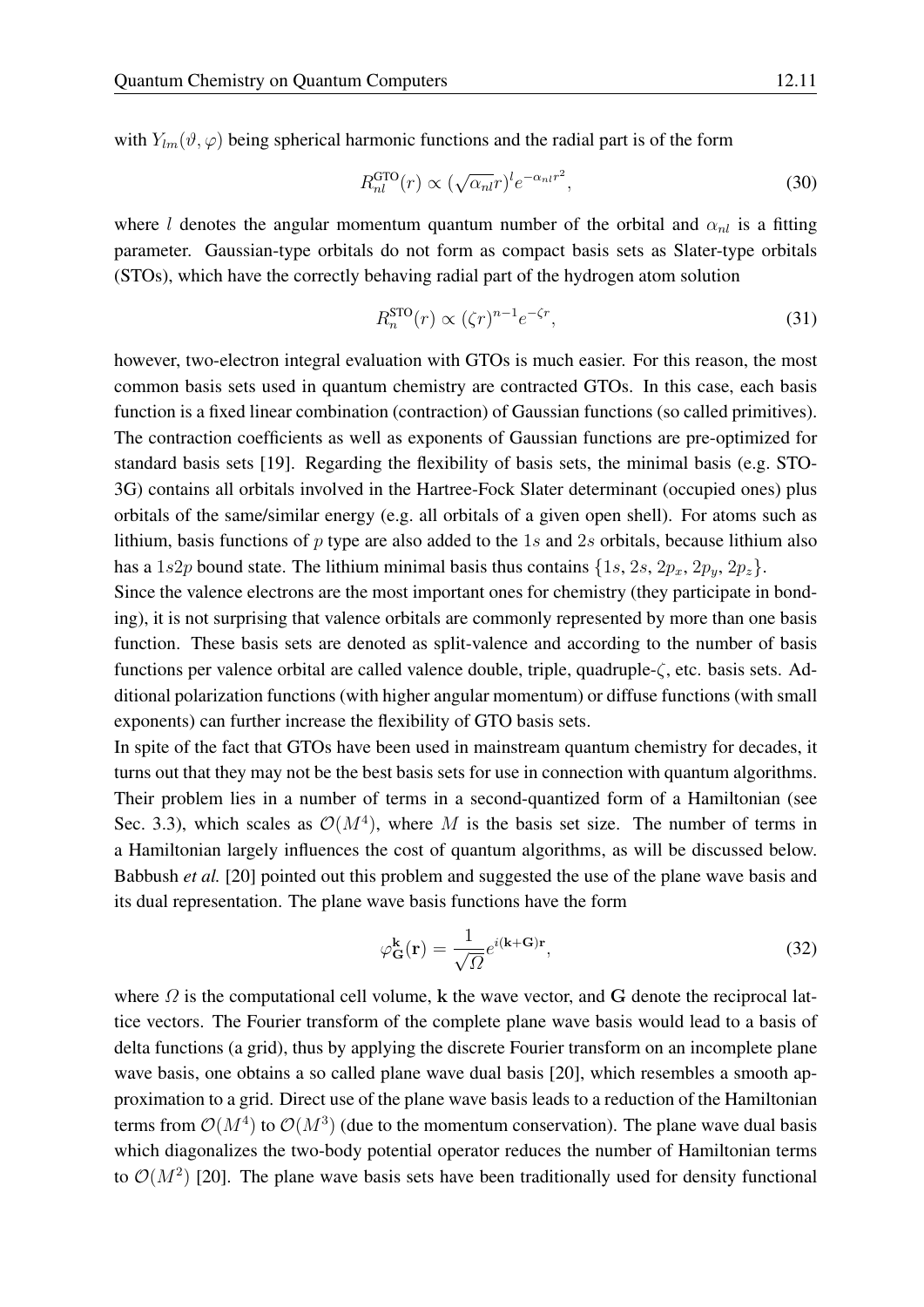theory (DFT) calculations of periodic systems. They can also be used for isolated molecules, however, for a given accuracy about hundred times more plane wave basis functions than GTOs are necessary.

The basis set methods exploit some suitable basis in order to make the wave function expansion as compact as possible (or decrease the number of terms in the Hamiltonian, or ideally both). Alternatively, one can employ grid based methods. In this case, the wave function is expanded on a discretized spatial grid (basis of delta functions at given positions  $\{|r\rangle\}$ ) and has a form

<span id="page-11-2"></span>
$$
|\Psi\rangle = \sum_{\mathbf{x}_1...\mathbf{x}_N} \psi(\mathbf{x}_1, \mathbf{x}_2,... \mathbf{x}_N) \mathcal{A}(|\mathbf{x}_1, \mathbf{x}_2,... \mathbf{x}_N\rangle),
$$
 (33)

where  $|x_i\rangle$  is the composite spatial and spin coordinate  $(|r_i\rangle|\sigma_i\rangle)$  of the  $i^{\text{th}}$  electron and A is the operator assuring proper antisymmetrization of the wave function. Classically, such approaches (without further approximations) are exponentially costly, because they naturally face the original problem of exponentially large Hilbert space. If each of the 3N coordinate axis is discretized to P equidistant points, then the number of expansion coefficients  $\psi(\mathbf{x}_1, \mathbf{x}_2, \dots \mathbf{x}_N)$ scales as  $P^{3N} \times 2^N$ . On the other hand, the grid-based quantum simulations can be *efficient*, as will be briefly discussed in Sec. [4.1.](#page-18-0)

### <span id="page-11-0"></span>3.2 Correlation energy

The Hartree-Fock method is derived based on the approximation of the N-electron wave function in the form of a single Slater determinant (or their spin-adapted combination) as shown in Eq. [\(24\)](#page-9-1). Even if we solve the Hartree-Fock equations (Eq. [\(25\)](#page-9-0)) exactly (in the limit of the complete basis set), we will certainly not get the exact energy, because the movement of electrons is not properly correlated at a single determinant level (e.g. electrons with opposite spins are allowed to be at the same place).

The exact wave function, for a given one-particle basis, which were discussed above, can be written as

<span id="page-11-1"></span>
$$
|\Psi\rangle_{\text{FCI}} = c|\Phi\rangle + \sum_{ia} c_i^a |\Phi_i^a\rangle + \sum_{\substack{a
$$

where  $|\Phi\rangle$  is the Hartree-Fock Slater determinant (Eq. [\(24\)](#page-9-1)),  $i, j, \ldots$  are indices of occupied orbitals,  $a, b, \ldots$  are indices of virtual orbitals (at the Hartree-Fock level), and  $\Phi_{ij...}^{ab...}$  denote excited Slater determinants with respect to the Hartree-Fock one (singly excited  $i \rightarrow a$ , doubly excited  $ij \rightarrow ab$ , ..., up to N-electron excited). This exact wave function form corresponds to the full configuration interaction (FCI) method. Since the number of Slater determinants in the FCI expansion (Eq. [\(34\)](#page-11-1)) scales exponentially with the number of electrons (see Fig. [1\)](#page-2-2), only the smallest molecules can be treated by FCI (up to approx. 20 electrons in 20 orbitals).

The correlation energy is defined as the difference between the FCI energy in the limit of a complete basis set and the Hartree-Fock energy in the same limit

$$
\Delta E_{\text{corr}} = E^{\text{FCI-lim.}} - E^{\text{HF-lim.}}.
$$
\n(35)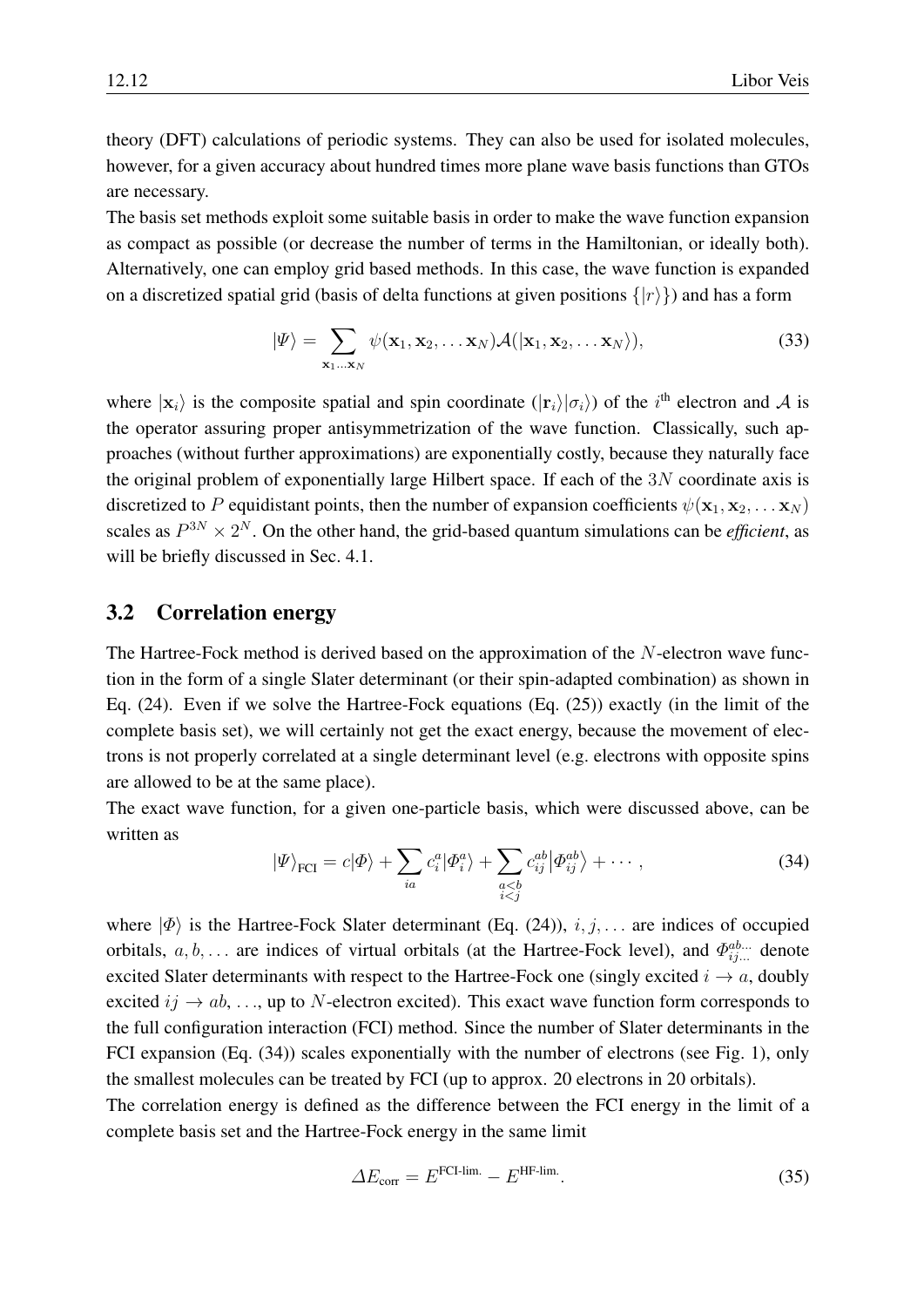In spite of the fact that the correlation energy is only about 1 % of the Hartree-Fock energy, it is orders of magnitude larger than reaction or activation enthalpies of chemical reactions even for small molecules and its, at least approximative, treatment is absolutely essential for chemically relevant results. The correlation energy is calculated by post-Hartree-Fock methods (we will briefly mention two of them, the configuration interaction method in Sec. [3.3.1](#page-15-0) and the coupled cluster approach in Sec. [3.3.2\)](#page-16-0). We can formally express the transition from the reference (Hartree-Fock) wave function to the exact one by means of the wave operator  $\Omega$ 

<span id="page-12-0"></span>
$$
|\Psi\rangle = \Omega |\Phi_{\text{HF}}\rangle. \tag{36}
$$

A widely used accuracy threshold of 1 kcal/mol  $(1.6 \cdot 10^{-3}$  Hartree) is known as "chemical accuracy". If the energy difference between the transition state of a chemical reaction and the reactant ( $\Delta E^{\dagger}$ ) is given within this accuracy threshold, then the reaction rate at room temperature can be predicted to within an order of magnitude with the Eyring equation

$$
v \propto e^{-\Delta E^{\dagger}/k_B T},\tag{37}
$$

where  $T$  denotes the temperature and  $k_B$  is the Boltzmann constant. The concept of the chemical accuracy is also widely used in the quantum computational chemistry community [\[5\]](#page-29-2). Usually, the experimental realizations of quantum algorithms for chemistry (or their simulations) are compared against the chemical accuracy [\[5,](#page-29-2) [6\]](#page-29-4).

As was mentioned above, electrons are not properly correlated at the Hartree-Fock level. Very often, the correlation effects (and their contributions to the correlation energy) are divided into dynamic (or weak) electron correlation and static (or strong) electron correlation. The former one is usually a small correction to the wave function (the Hartree-Fock determinant is by far the most dominant one) and is a result of improper treatment of Coulomb repulsion in the single-determinant Hartree-Fock approach. The dynamic electron correlation can be accounted for by an expansion into a large number of Slater determinants systematically formed from the Hartree-Fock reference (single excitations, single and double excitations, etc.), e.g., via the configuration interaction or coupled cluster methods (see Sec. [3.3\)](#page-13-0), or to a large extent also by means of density functional theory. These methods are called single reference and they work very well, when the wave function can be qualitatively described by a single Slater determinant. DFT has a favorable scaling and can treat hundreds of atoms. If spectroscopic accuracy is desired, coupled cluster theory is often the first choice with CCSD(T) being the "gold standard" of quantum chemistry [\[21\]](#page-30-6).

The static correlation is a result of quasidegeneracy of molecular orbitals and manifests itself by several equally dominant Slater determinants in a wave function expansion. Many important chemical problems fall into this category, e.g. homolytic bond breaking/formation, open-shell and excited electronic states, transition-metal complexes, and transition states of chemical reactions [\[22\]](#page-30-7). They are called multireference or strongly correlated. When the manifold of quasidenerate orbitals is small and can be treated by FCI, the active space methods (e.g. complete active space self consistent field, CASSCF) with perturbative dynamic electron correlation extensions can be used. However, when tens of orbitals are strongly correlated, the situation is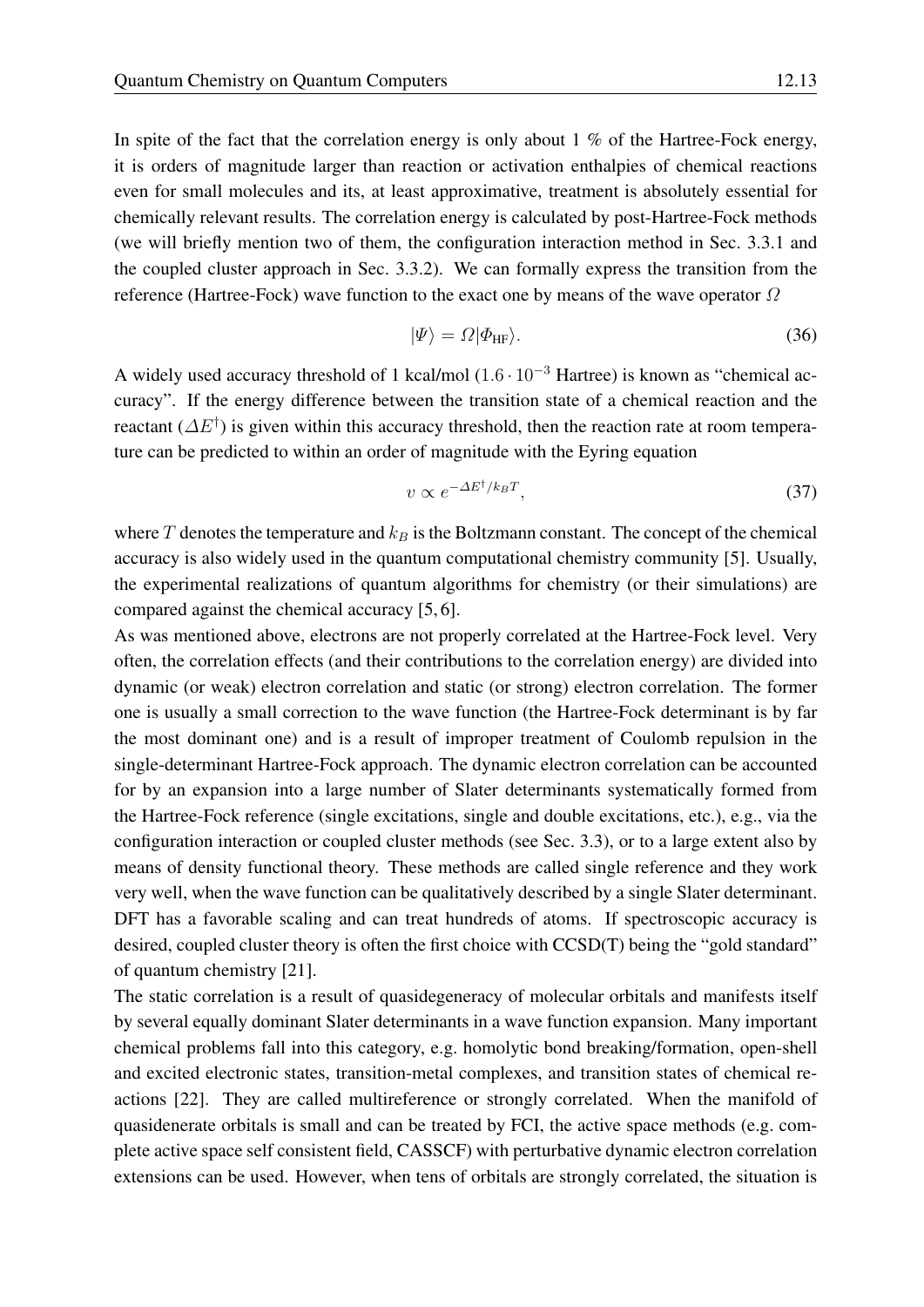

<span id="page-13-1"></span>Fig. 5: *Structure of the FeMoco cluster. For clarity, only the atoms of the ligands which are directly bonded to Fe and Mo atoms are displayed. Atom colors: nitrogen - blue, sulphur yellow, oxygen - red, carbon - brown, iron - grey, molybdenum - green.*

much more complicated. The classical computational methods like tensor networks with the density matrix renormalization group (DMRG), different flavors of quantum Monte Carlo, or e.g., selected configuration interaction approaches, which can treat larger active spaces than exact diagonalization allows, in fact have their own limitations. These are the situations, where quantum algorithms are believed to become a game changer [\[6\]](#page-29-4).

We have already mentioned in the introduction that catalysts or high temperature superconductors belong to the class of very important strongly correlated problems. As a concrete example, let us mention the electronic structure problem of the Mo-dependent nitrogenase active site (Fe-Mo cofactor, FeMoco), whose structure is depicted in Fig. [5.](#page-13-1) It has been suggested by Reiher *et al.* [\[23\]](#page-30-8) as a prominent candidate for quantum simulation algorithms. Enzyme nitrogenase is transforming  $N_2$  into two  $NH_3$  molecules under ambient conditions and understanding of this very complex process, whose mechanism is still not known, is of very high scientific and economic importance. In fact, 2 % of the annual energy production is consumed in the energetically demanding industrial Haber-Bosch synthesis of ammonia. The electronic structure problem of FeMoco is one of the most challenging problems of current computational chemistry.

### <span id="page-13-0"></span>3.3 Second quantization

Quantum mechanics can be formulated either in the first, or in the second quantization. In the former case, operators are assigned to variables like position or momentum. In the later one, fields rather than variables are quantized. The formalism of second quantization is widely used also in quantum chemistry [\[18\]](#page-30-3). Using this formalism, we can transform properties of determinants into algebraic properties of creation and annihilation operators. We restrict ourselves to orthonormal bases of spin orbitals.

The creation operator  $a_p^{\dagger}$  creates an electron in the  $p^{\text{th}}$  spin orbital. On the contrary, the annihilation operator  $a_q$  destroys an electron in the  $q<sup>th</sup>$  spin orbital. These operators obey fermionic anti-commutation rules

<span id="page-13-2"></span>
$$
\{a_p, a_q^{\dagger}\} = a_p a_q^{\dagger} + a_q^{\dagger} a_p = \delta_{pq}, \qquad (38)
$$

$$
\{a_p, a_q\} = \{a_p^{\dagger}, a_q^{\dagger}\} = 0,\tag{39}
$$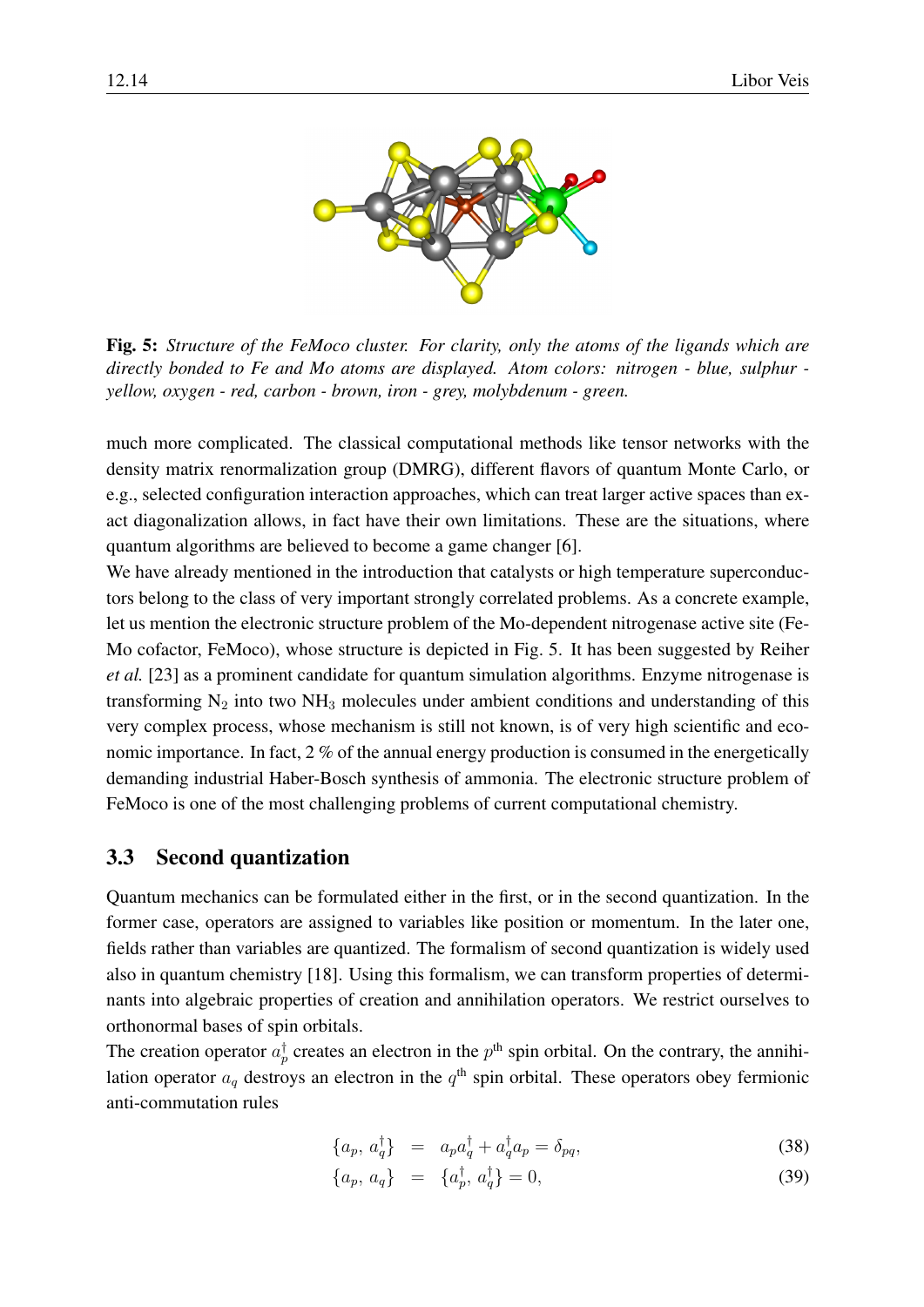which ensure proper anti-symmetry of a wave function and also satisfy the Pauli exclusion principle (if  $p = q$ , then  $a_p^{\dagger} a_p^{\dagger} = 0$ ).

Slater determinants are represented in the occupation basis

<span id="page-14-1"></span>
$$
\Phi(\mathbf{x}_1, \mathbf{x}_2, \dots, \mathbf{x}_N) = |o_1, \dots, o_p, \dots, o_M\rangle, \tag{40}
$$

where  $o_p$  is equal to 1, when  $\chi_p$  is occupied, or 0, when it is unoccupied. In other words, kets in the occupation basis representation are binary strings with the length of the number of spin orbitals, in which ones define which spin orbitals are occupied. In order to demonstrate the action of second-quantized operators on determinants, let us take a simple example of the hydrogen molecule  $(H_2)$  in a minimal basis (we will use this example also further). Each of the two hydrogen atoms is described with one 1s atomic orbital, which are combined into the two molecular orbitals: bonding (denoted as *gerade*, 'g'), which is lower in energy, and antibonding (denoted as *ungerade*, 'u'), which is higher in energy. If we order orbitals in occupation binary strings according to the energy from the left to the right ( $\alpha$  spin preceding β), the H<sub>2</sub> determinants in a minimal basis are represented as  $|o_{q\uparrow}o_{q\downarrow}o_{u\uparrow}o_{u\downarrow}\rangle$ . The Hartree-Fock state is given by

$$
\Phi_{\rm HF} = |1100\rangle = a_{g\uparrow}^{\dagger} a_{g\downarrow}^{\dagger}| \rangle,\tag{41}
$$

where  $\ket{}$  denotes the normalized vacuum state, which does not contain any electrons and thus  $|a_p|\rangle = 0$ . If we now apply, e.g.,  $a_{q\downarrow}$  on  $\Phi_{HF}$ , we have

<span id="page-14-0"></span>
$$
a_{g\downarrow}|1100\rangle = a_{g\downarrow}a_{g\uparrow}^{\dagger}a_{g\downarrow}^{\dagger}|\rangle = -a_{g\uparrow}^{\dagger}a_{g\downarrow}a_{g\downarrow}^{\dagger}|\rangle = -a_{g\uparrow}^{\dagger}(1 - a_{g\downarrow}^{\dagger}a_{g\downarrow})|\rangle = -a_{g\uparrow}^{\dagger}|\rangle = -|1000\rangle \tag{42}
$$

where we have used Eq. [\(38\)](#page-13-2) twice and the aforementioned property of  $\vert$ . The minus sign in Eq. [\(42\)](#page-14-0) is the result of fermionic exchange anti-symmetry. In fact, the action of creation and annihilation operators on general determinants can be summarized as

<span id="page-14-2"></span>
$$
a_p|o_1,\ldots,o_p,\ldots,o_M\rangle = \delta_{o_p,1}(-1)^{\sum_{i=1}^{p-1} o_i} |o_1,\ldots,o_p \oplus 1,\ldots,o_M\rangle, \tag{43}
$$

$$
a_p^{\dagger}|o_1,\ldots,o_p,\ldots,o_M\rangle = \delta_{o_p,0}(-1)^{\sum_{i=1}^{p-1} o_i}|o_1,\ldots,o_p \oplus 1,\ldots,o_M\rangle, \tag{44}
$$

where  $\oplus$  stands for addition modulo 2 (0  $\oplus$  1 = 1, 1  $\oplus$  1 = 0).

Slater determinants excited with respect to the Hartree-Fock state as used in Eq. [\(34\)](#page-11-1) can be written as

$$
|\Phi_i^a\rangle = a_a^\dagger a_i |\Phi\rangle,\tag{45}
$$

$$
\left|\Phi_{ij}^{ab}\right\rangle = a_a^{\dagger} a_b^{\dagger} a_j a_i | \Phi \rangle, \text{ etc.}
$$
 (46)

As mentioned above, in second quantization, the proper anti-symmetry of a wave function is maintained by properties of creation and annihilation operators applied on it. On the other hand in first quantization, the operators applied on a wave function retain its anti-symmetry, which must be explicitly created during an initialization (see Sec. [4.1\)](#page-18-0).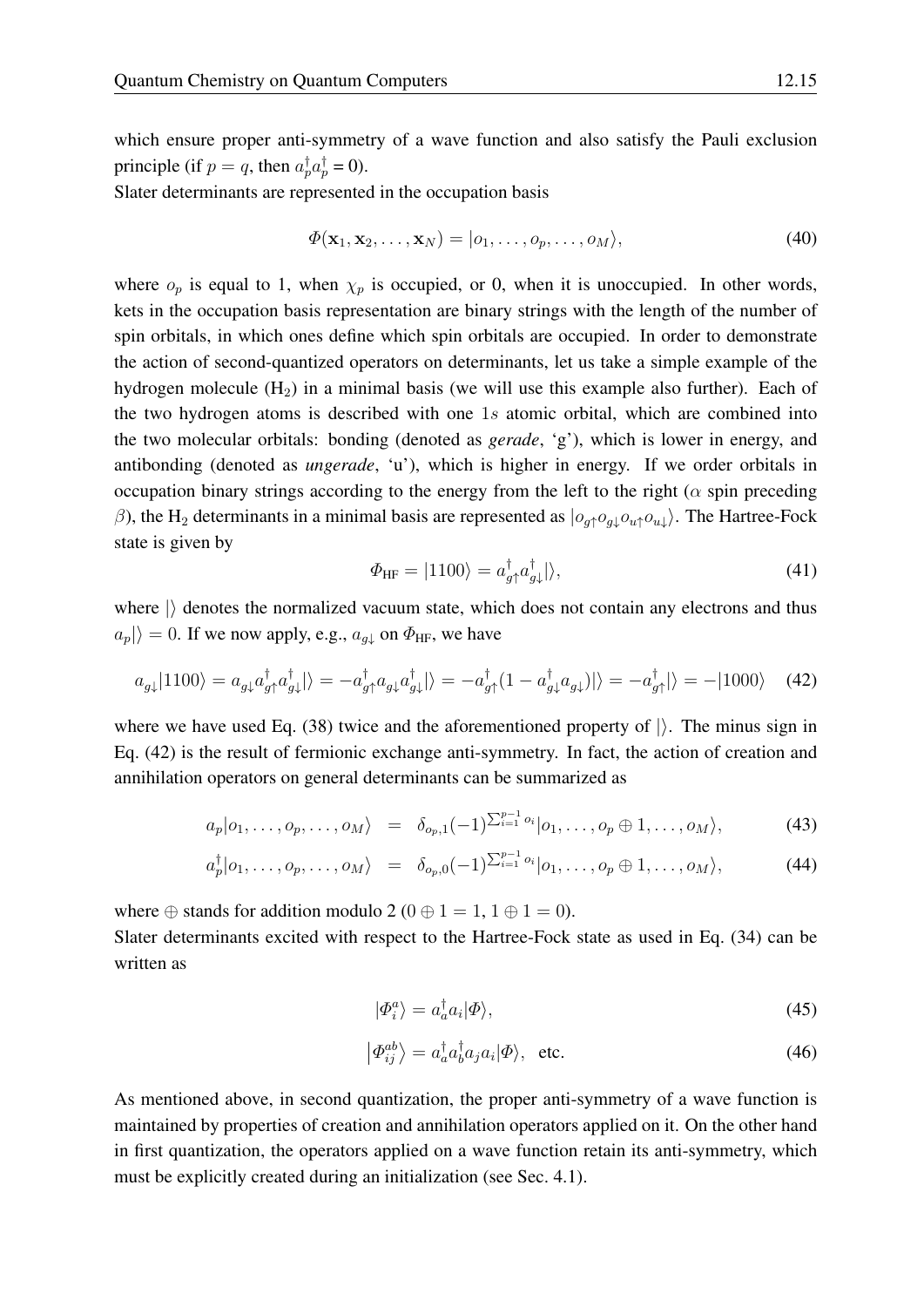An arbitrary one-electron operator  $O_1$ , which can be written as a sum of one-electron contributions  $\sum_{i}^{N} o_1(\mathbf{x}_i)$ , has the following second-quantized representation [\[18\]](#page-30-3)

$$
O_1 = \sum_{pq} \langle p|o_1|q \rangle a_p^{\dagger} a_q, \tag{47}
$$

where  $\langle p|o_1|q \rangle$  denote the one-electron integrals

$$
\langle p|o_1|q\rangle \equiv \int \chi_p(\mathbf{x}_1)^* o_1(\mathbf{x}_1) \chi_q(\mathbf{x}_1) \, d\mathbf{x}_1.
$$
 (48)

Analogously a two-electron operator  $O_2$ , which is expressed as a sum of two-electron contributions  $\sum_{i < j}^{N} o_2(\mathbf{x}_i, \mathbf{x}_j)$ , can be written as [\[18\]](#page-30-3)

$$
O_2 = \frac{1}{2} \sum_{pqrs} \langle pq | o_2 | rs \rangle a_p^{\dagger} a_q^{\dagger} a_s a_r, \tag{49}
$$

with

$$
\langle pq|o_2|rs\rangle \equiv \int \chi_p(\mathbf{x}_1)^* \chi_q(\mathbf{x}_2)^* o_2(\mathbf{x}_1, \mathbf{x}_2) \chi_r(\mathbf{x}_1) \chi_s(\mathbf{x}_2) d\mathbf{x}_1 d\mathbf{x}_2.
$$
 (50)

One can easily verify that such definitions satisfy the general Slater-Condon rules for matrix elements [\[18\]](#page-30-3). Based on these definitions, we can write the electronic Hamiltonian from Eq. [\(23\)](#page-8-4) in the second-quantized form as

<span id="page-15-3"></span><span id="page-15-2"></span><span id="page-15-1"></span>
$$
H = \sum_{pq} h_{pq} a_p^{\dagger} a_q + \frac{1}{2} \sum_{pqrs} \langle pq|rs \rangle a_p^{\dagger} a_q^{\dagger} a_s a_r, \tag{51}
$$

where the one and two-electron integrals have the form

$$
h_{pq} = \int \chi_p(\mathbf{x}_1)^* \left( -\frac{\nabla^2}{2} - \sum_I \frac{Z_I}{|\mathbf{r}_1 - \mathbf{R}_I|} \right) \chi_q(\mathbf{x}_1) d\mathbf{x}_1,
$$
 (52)

$$
\langle pq|rs\rangle = \int \frac{\chi_p(\mathbf{x}_1)^* \chi_q(\mathbf{x}_2)^* \chi_r(\mathbf{x}_1) \chi_s(\mathbf{x}_2)}{|\mathbf{r}_1 - \mathbf{r}_2|} d\mathbf{x}_1 d\mathbf{x}_2.
$$
 (53)

One can see in Eq. [\(51\)](#page-15-1) that the Hamiltonian contains up to  $M<sup>4</sup>$  terms (depending on the basis functions used) and these terms contain only up to four second-quantized operators (Coulomb interaction is two-body).

The formalism of second-quantization is commonly used in the derivation of computational methods. In what follows, we will very briefly mention two approaches, which are important for further discussion, namely the configuration interaction (CI) and coupled cluster (CC) methods.

#### <span id="page-15-0"></span>3.3.1 Configuration interaction method

The configuration interaction is a variational method, which unlike the Hartree-Fock approach is not restricted to a single Slater determinant, but the wave function has the form of a linear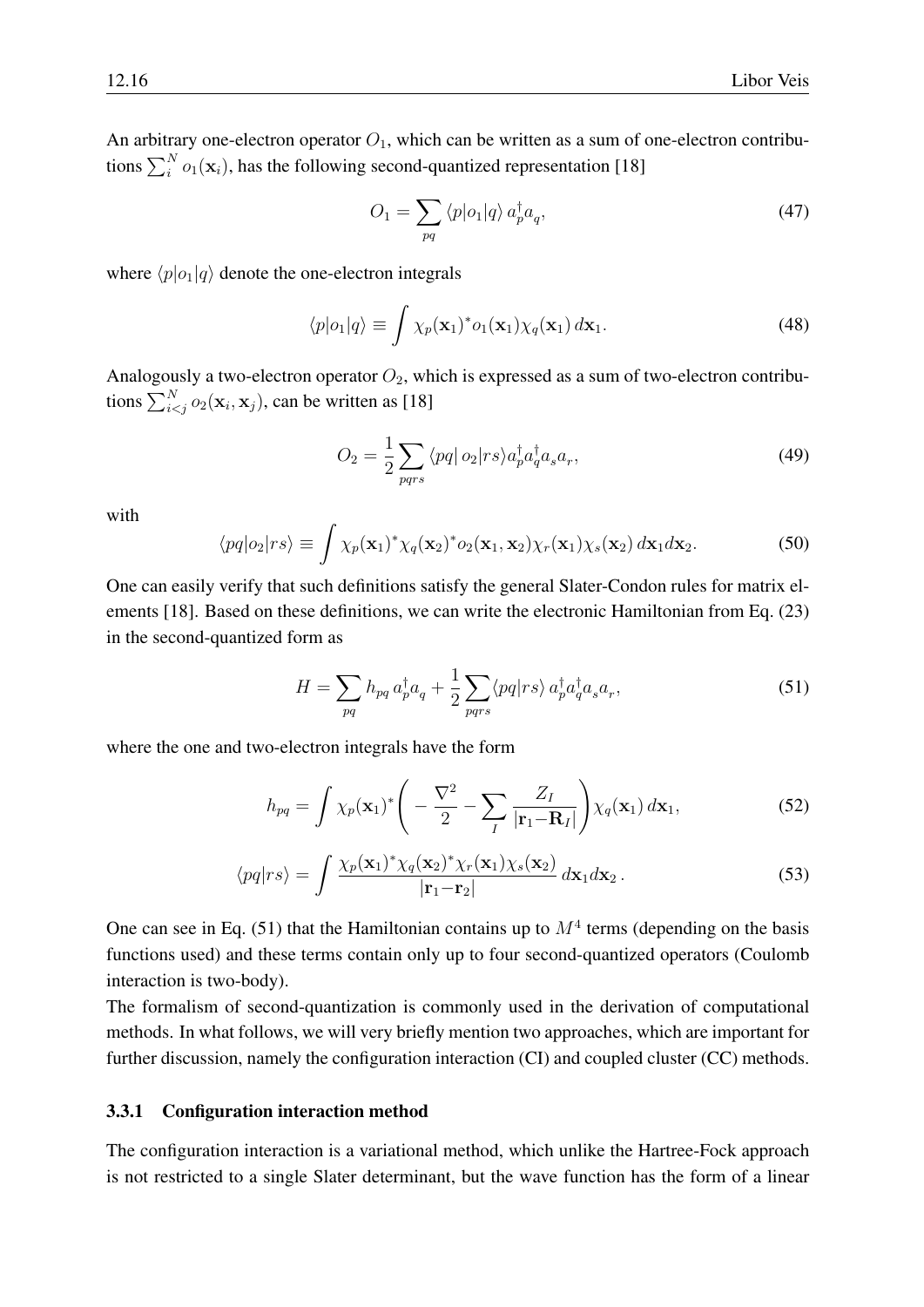combination of the ground and excited Slater determinants. The wave function of the full configuration interaction (FCI) was already shown in Eq. [\(34\)](#page-11-1). The wave operator, Eq. [\(36\)](#page-12-0), can be written as

<span id="page-16-1"></span>
$$
\Omega_{\text{CI}} = c + \sum_{\alpha} C_{\alpha},\tag{54}
$$

where

$$
C_1 = \sum_{ia} c_i^a a_a^\dagger a_i,\tag{55}
$$

$$
C_2 = \sum_{\substack{a < b \\ i < j}} c_{ij}^{ab} a_a^{\dagger} a_b^{\dagger} a_j a_i,\tag{56}
$$

with c,  $c_{ij...}^{ab...}$  being the variational parameters. The FCI wave function contains all possible Slater determinants formed by placing  $N_{\alpha}$  and  $N_{\beta}$  electrons in  $M/2$  orbitals and is exact within a given orbital basis. However, its computational cost scales exponentially with the system size. Therefore, the CI method is typically restricted to including only certain excitations, most commonly single excitations  $(C_1,$  denoted as CIS) or single and double excitations  $(C_1, C_2,$ denoted as CISD).

The consequences of the linear form of the wave operator (Eq. [\(54\)](#page-16-1)) are slow convergence to the FCI with increasing excitation rank as well as incorrect scaling of the energy with the system size (truncated CI is not size-extensive).

#### <span id="page-16-0"></span>3.3.2 Coupled cluster method

The aforementioned limitations of the linear CI expansion are avoided in the coupled cluster (CC) theory. The CC wave operator has an exponential form

<span id="page-16-2"></span>
$$
\Omega_{\rm CC} = e^T,\tag{57}
$$

where  $T$  is the so called cluster operator

$$
T = \sum_{\alpha} T_{\alpha} \tag{58}
$$

and for  $T_{\alpha}$ , it holds

$$
T_1 = \sum_{ia} t_i^a a_a^\dagger a_i,\tag{59}
$$

$$
T_2 = \sum_{\substack{a < b \\ i < j}} t_{ij}^{ab} a_a^{\dagger} a_b^{\dagger} a_j a_i,\tag{60}
$$

where  $t$  parameters are CC amplitudes. Similarly to CI, the CC method is normally truncated to only certain excitations, e.g. single and double excitations, CCSD. The CCSD(T) method with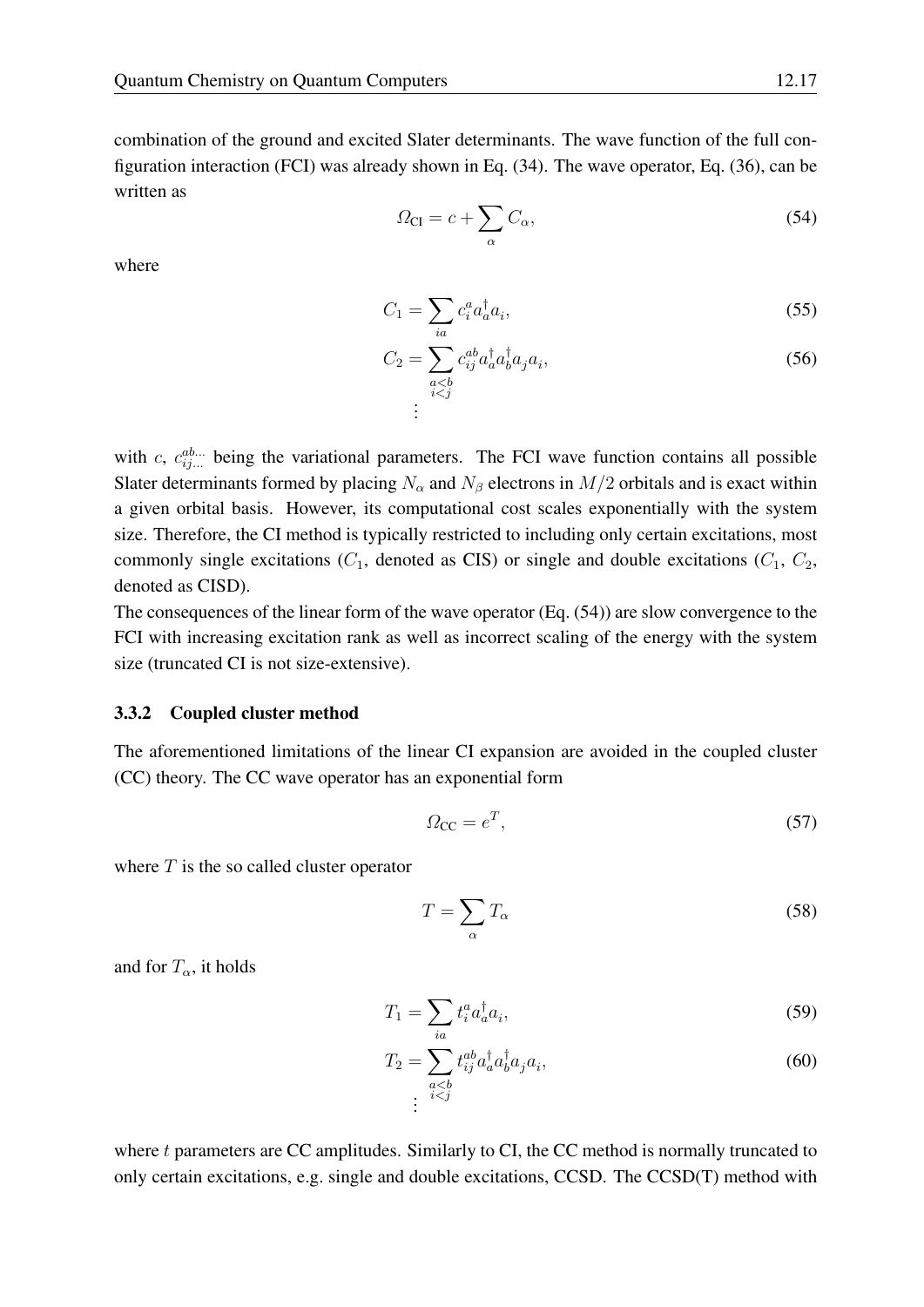perturbative triple excitations and  $\mathcal{O}(M^7)$  scaling is considered the "gold standard" of quantum chemistry [\[21\]](#page-30-6).

The standard CC theory is unlike CI not variational, because direct application of the Rayleigh-Ritz variational principle on the wave function from Eq. [\(57\)](#page-16-2) would lead to an infinite commu-tator expansion.<sup>[4](#page-17-1)</sup> Instead, a projection technique is employed, which leads to closed explicit algebraic equations for the CC amplitudes, the so called amplitude equations.

The starting point in the derivation of the amplitude equations is the Schrödinger equation written using the CC wave function

$$
H|\Psi\rangle = E|\Psi\rangle = E e^T |\Phi_{\text{HF}}\rangle. \tag{61}
$$

If we multiply the above Schrödinger equation on the left by  $e^{-T}$  and then project on  $\Phi_{HF}$ , we get the CC energy formula

$$
\langle \Phi_{\text{HF}} | e^{-T} H e^{T} | \Phi_{\text{HF}} \rangle = E \langle \Phi_{\text{HF}} | \Phi_{\text{HF}} \rangle = E. \tag{62}
$$

If we project onto the entire set of up to m-tuply excited determinants  $\Phi^*$  ( $\Phi_i^a$ ,  $\Phi_{ij}^{ab}$ , etc.), where  $m$  is the highest excitation rank in  $T$ , we get the amplitude equations mentioned above

$$
\langle \Phi^* | e^{-T} H e^T | \Phi_{\text{HF}} \rangle = E \langle \Phi^* | \Phi_{\text{HF}} \rangle = 0. \tag{63}
$$

The unitary coupled cluster (UCC) approach employs the following unitary form of the wave operator

$$
\Omega_{\text{UCC}} = e^{T - T^{\dagger}}.\tag{64}
$$

The UCC method is superior to the standard CC [\[24\]](#page-30-9), however for the same reason as the variational coupled cluster approach, it cannot be implemented efficiently on a classical computer. On the other hand, as we will discuss in Sec. [5.2,](#page-26-0) on a quantum computer the unitary ansatz is clearly advantageous as the wave function parametrization then straightforwardly and efficiently translates to a (unitary) quantum circuit.

## <span id="page-17-0"></span>4 Quantum chemistry to quantum computing mappings

In this section, we will discuss methods for encoding fermionic problems into qubits in both first and second quantization. In order to keep the text self-contained, we will mention in some detail also the most widely employed Jordan-Wigner mapping (Sec. [4.2\)](#page-19-0), which is also discussed in a different chapter.

<span id="page-17-1"></span><sup>&</sup>lt;sup>4</sup>The problem lies in the fact that a variational approach requires computation of  $e^{T^{\dagger}}He^{T}$ , which when employing the Baker-Campbell-Hausdorff formula does not produce a finite commutator expansion, because  $T^{\dagger}$  contains de-excitations.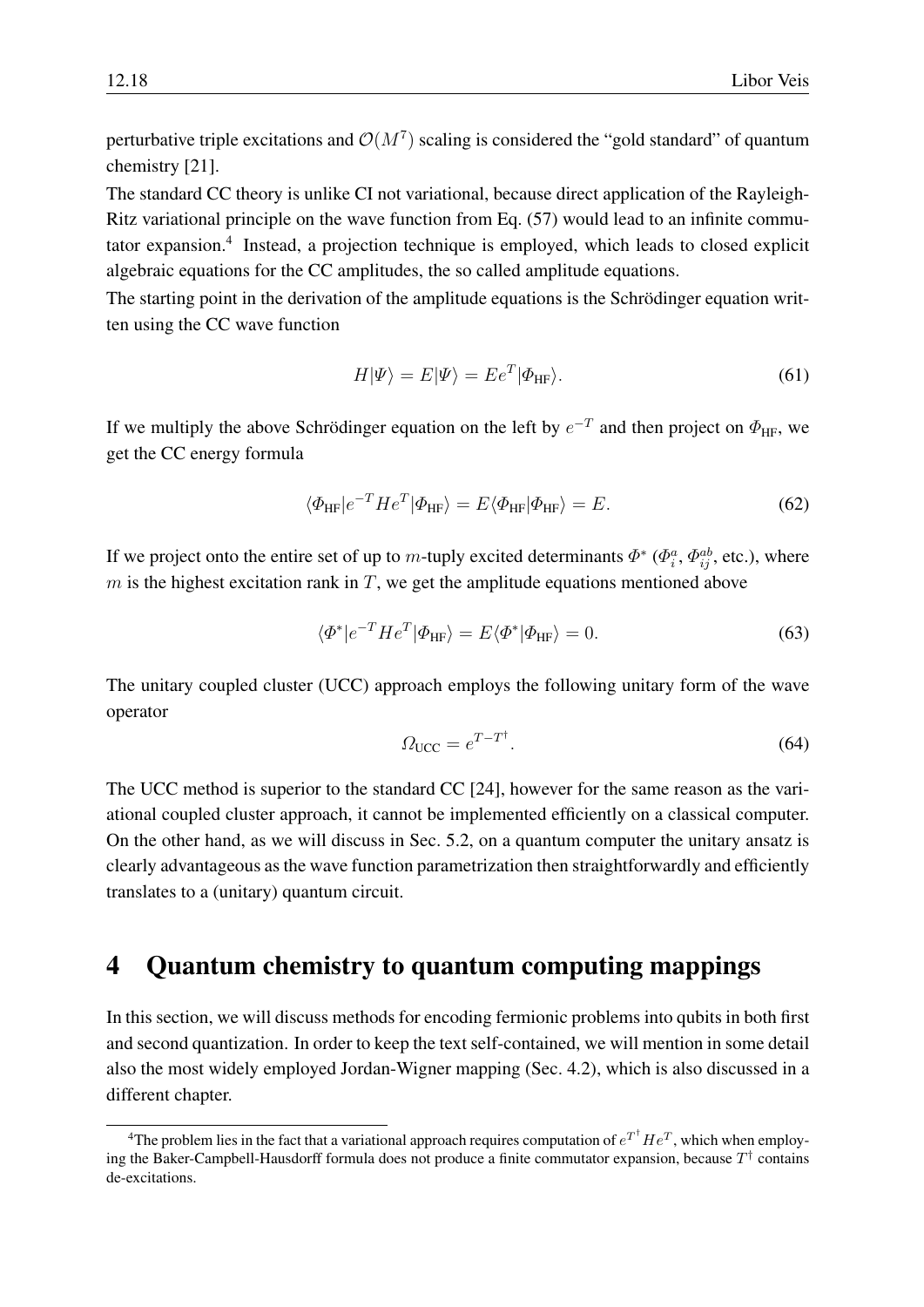### <span id="page-18-0"></span>4.1 First quantized methods

First quantized methods can be grid based or employ the single-particle basis. We will follow the presentation given in the fantastic pedagogical review [\[5\]](#page-29-2) and adopt some illustrative examples from there.

Let us start with grid based methods. In this case, the wave function is expanded on a discretized spatial grid and has the form shown in Eq. [\(33\)](#page-11-2). Classically, it is not possible to store all the  $P^{3N} \times 2^N$  complex amplitudes for larger systems, where P is the number of equidistant points in each axis. However, it can be done efficiently on a quantum computer. If  $P$  is expressed as power of 2,  $P = 2^m$ , then the number of complex amplitudes is equal to  $P^{3N} \times 2^N = 2^{(3m+1)N}$ . Taking into account properties of composite quantum systems discussed in Sec. [2.1,](#page-2-1) it is clear that  $(3m+1)N$  qubits can store the wave function from Eq. [\(33\)](#page-11-2).

As a simple example, we consider two spinless electrons on a four-point one-dimensional grid. Four points of a grid can be represented using 2 qubits:  $|0\rangle \equiv |00\rangle$ ,  $|1\rangle \equiv |01\rangle$ ,  $|2\rangle \equiv |10\rangle$ , and  $|3\rangle \equiv |11\rangle$ . As in [\[5\]](#page-29-2), we distinguish two types of wave functions denoted as 'n' and 'u' shaped (according to the shape of amplitudes distribution). They have the form

$$
|\varphi_n\rangle = \frac{1}{\sqrt{6}}|0\rangle + \frac{1}{\sqrt{3}}|1\rangle + \frac{1}{\sqrt{3}}|2\rangle + \frac{1}{\sqrt{6}}|3\rangle,\tag{65}
$$

$$
|\varphi_u\rangle = \frac{1}{\sqrt{3}}|0\rangle + \frac{1}{\sqrt{6}}|1\rangle + \frac{1}{\sqrt{6}}|2\rangle + \frac{1}{\sqrt{3}}|3\rangle.
$$
 (66)

In order to properly account for the fermionic exchange symmetry, one has to initially prepare the two-electron anti-symmetric wave function, such as

$$
\begin{split} |\Phi\rangle &= \frac{1}{\sqrt{2}} \Big( |\varphi_{\mathsf{n}}\rangle_{1} |\varphi_{\mathsf{u}}\rangle_{2} - |\varphi_{\mathsf{u}}\rangle_{1} |\varphi_{\mathsf{n}}\rangle_{2} \Big) \\ &= \frac{1}{6\sqrt{2}} \Big( |1\rangle_{1} |0\rangle_{2} - |0\rangle_{1} |1\rangle_{2} + |1\rangle_{1} |3\rangle_{2} - |3\rangle_{1} |1\rangle_{2} + |2\rangle_{1} |0\rangle_{2} - |0\rangle_{1} |2\rangle_{2} + |2\rangle_{1} |3\rangle_{2} - |3\rangle_{1} |2\rangle_{2} \Big), \end{split} \tag{67}
$$

where ket subscripts label the electrons. The wave function is then maintained anti-symmetric during the time evolution. We have already mentioned the Trotterized time evolution in Sec. [2.2](#page-6-0) and will comment on other approaches in Sec. [5.1.](#page-22-1)

Grid-based approaches have certain advantages, but also certain disadvantages. Regarding the advantages, they achieve a good scaling and it is easy to generalize them for equal treatment of nuclei and electrons on a grid, thus avoiding the Born-Oppenheimer approximation. On the other hand, they require a lot more qubits (to represent a grid) than basis set approaches, which makes them unsuitable for near-term devices.

The original first-quantized basis set based algorithm for quantum simulation was developed by Abrams and Lloyd [\[12\]](#page-29-11). It uses  $N\lceil \log_2 M \rceil$  qubits to represent N electrons in M basis functions. For each of the electrons,  $\lceil \log_2 M \rceil$  qubits are necessary to assign a basis function, they are ordered from  $|0 \dots 00\rangle$  to  $|1 \dots 11\rangle$ . The product of N-electron wave function then has to be antisymmetrized. The original approach [\[12\]](#page-29-11) requires  $\mathcal{O}(N^2 \log_2^2 M)$  gates and also  $\mathcal{O}(N \log_2 M)$  ancilla qubits.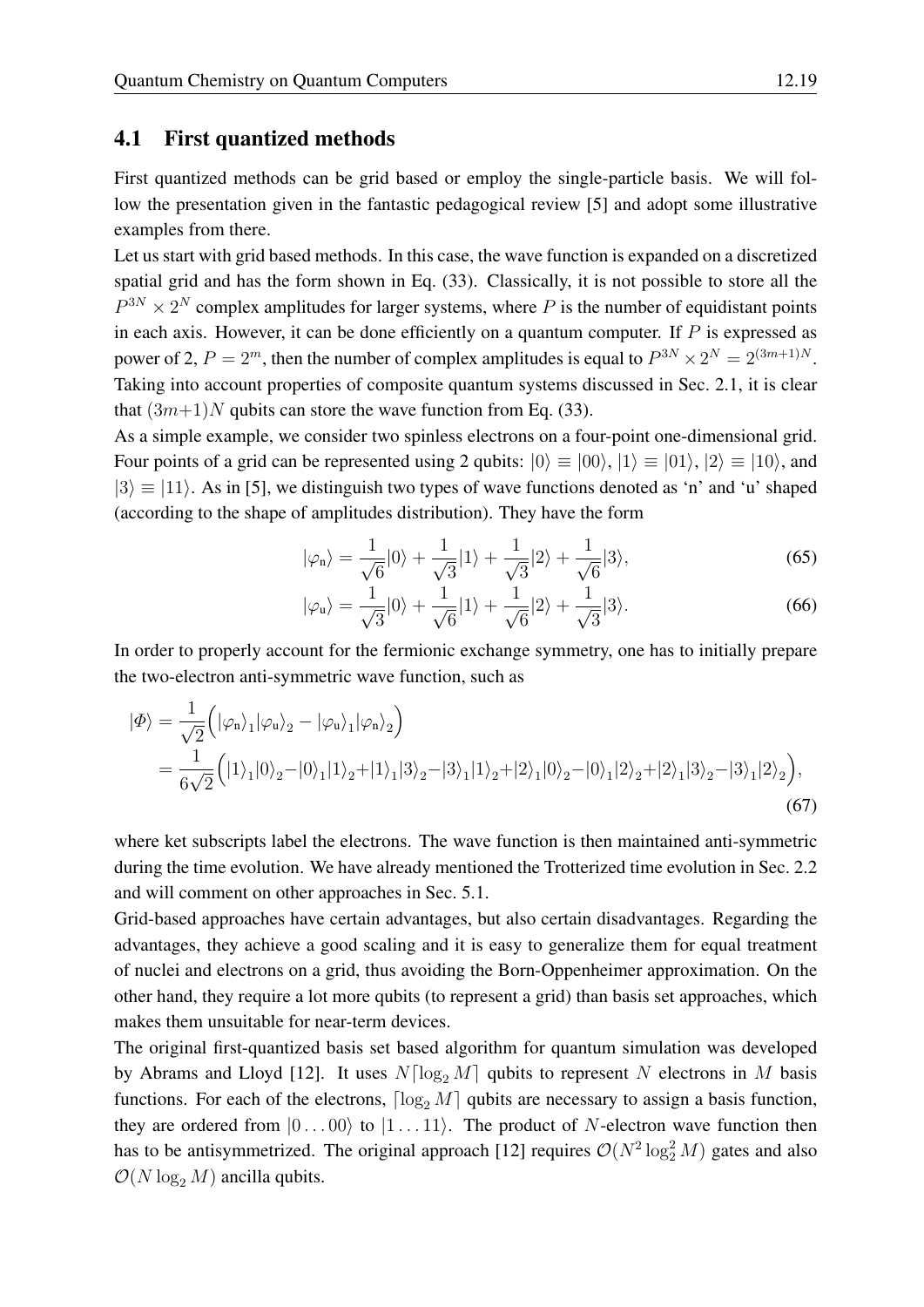As an illustrative example, we adopt the  $H_2$  molecule in a minimal basis from Sec. [3.3](#page-13-0) and label the molecular spin orbitals as  $|g_1\rangle = |00\rangle = |0\rangle$ ,  $|g_1\rangle = |01\rangle = |1\rangle$ ,  $|u_1\rangle = |10\rangle = |2\rangle$ , and  $|u_{\perp}\rangle = |11\rangle = |3\rangle$ . The simple product of one electron in the  $|g_{\uparrow}\rangle$  spin orbital and the other in  $|g_{\perp}\rangle$  representing the Hartree-Fock state is clearly not anti-symmetric. The properly anti-symmetrized Hartree-Fock state looks like

$$
|\Phi_{\rm HF}\rangle = \frac{1}{\sqrt{2}} (|0\rangle_1 |1\rangle_2 - |1\rangle_1 |0\rangle_2). \tag{68}
$$

The exact ground state wave function of the  $H_2$  molecule in a minimal basis can be written as a linear combination of only two Slater determinants (we use the compact determinant notation from Eq. [\(24\)](#page-9-1))

$$
|\Psi\rangle = \alpha|g_{\uparrow}g_{\downarrow}\rangle + \beta|u_{\uparrow}u_{\downarrow}\rangle = \frac{\alpha}{\sqrt{2}}(|0\rangle_{1}|1\rangle_{2} - |1\rangle_{1}|0\rangle_{2}) + \frac{\beta}{\sqrt{2}}(|2\rangle_{1}|3\rangle_{2} - |3\rangle_{1}|2\rangle_{2}),\tag{69}
$$

because the remaining two fulfilling the  $s_z=0\ (|g_\uparrow u_\downarrow\rangle, |g_\downarrow u_\uparrow\rangle)$  have different spatial symmetry ("ungerade") and thus does not contribute to the ground state wave function.

The Hamiltonian can be obtained by projection onto the single-particle basis

<span id="page-19-1"></span>
$$
H = \sum_{i=1}^{N} \sum_{p,q=1}^{M} h_{pq} |\chi_p\rangle_i \langle \chi_q|_i + \frac{1}{2} \sum_{i \neq j}^{N} \sum_{p,q,r,s}^{M} \langle pq|rs \rangle |\chi_p\rangle_i |\chi_q\rangle_j \langle \chi_s|_j \langle \chi_r|_i, \tag{70}
$$

where one and two-electron integrals  $h_{qp}$  and  $\langle pq|qs\rangle$  were already defined in Eqs. [\(52\)](#page-15-2) and [\(53\)](#page-15-3). Individual operators from Eq. [\(70\)](#page-19-1) can be straightforwardly expressed by means of the Pauli op-erators, Eq. [\(7\)](#page-4-3), leading to the total number of  $\mathcal{O}(N^2M^6)$  Pauli terms, which are up to  $2\log_2 M$ local [\[5\]](#page-29-2). The Hamiltonian can then be used to time evolve the anti-symmetrized wave function [\[12\]](#page-29-11). We will discuss the time evolution, which is a key part in many quantum simulation algorithms, in more detail in Sec. [5.1.](#page-22-1)

#### <span id="page-19-0"></span>4.2 Second quantized methods

In this subsection, we will describe how to express the creation and annihilation operators of indistinguishable electrons in terms of the Pauli operators acting on distinguishable qubits, which can be achieved in multiple ways.

In case of the Jordan-Wigner (JW) mapping [\[25\]](#page-30-10), qubit states encode the occupation vector (Eq. [\(40\)](#page-14-1))

$$
|o_1 \dots o_M\rangle \to |q_M \dots q_1\rangle, \qquad q_p = o_{M-p+1} \in \{0, 1\}.
$$
 (71)

Since we employ the standard conventions used in quantum chemistry and quantum computing communities, i.e., orbitals in occupation vectors are ordered from the left [\[18\]](#page-30-3) and qubits in kets are ordered from the right [\[9\]](#page-29-8), in what follows, we will use the primed indices for qubit labels with a simple conversion

$$
p'=M-p+1.\t(72)
$$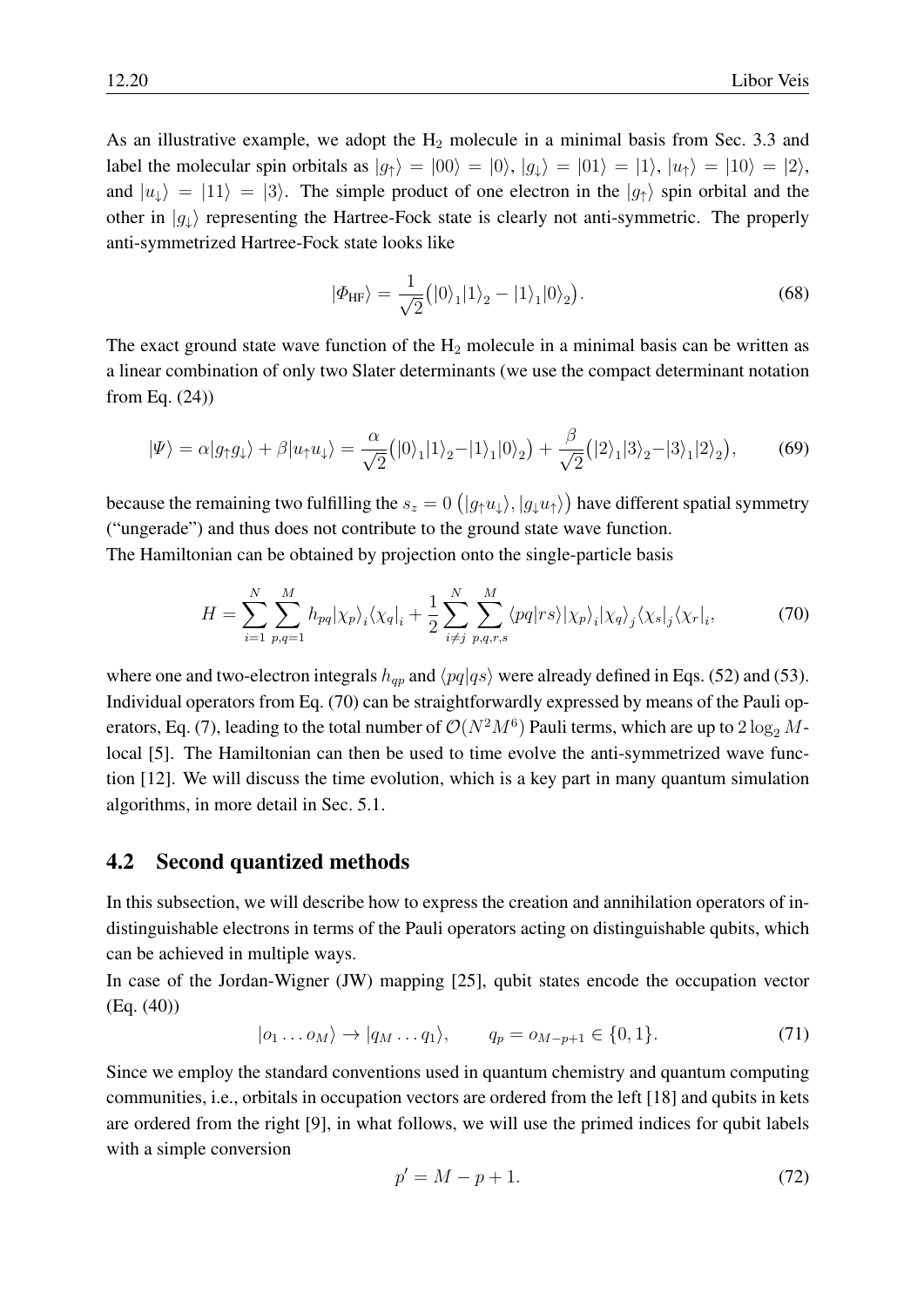The second-quantized operators can be expressed as

$$
a_p^{\dagger} = \left(\bigotimes_{j=1}^{p-1} Z_{j'}\right) \otimes Q_{p'}^{\dagger}, \quad a_p = \left(\bigotimes_{j=1}^{p-1} Z_{j'}\right) \otimes Q_{p'}, \tag{73}
$$

where  $Q = |0\rangle\langle 1| = (X+iY)/2$  and  $Q^{\dagger} = |1\rangle\langle 0| = (X-iY)/2$ . The strings of Pauli Z operators ensure the right phase factor / "parity of the state" as summarized in Eqs. [\(43\)](#page-14-2) and [\(44\)](#page-14-2),  $Q$  and  $Q^{\dagger}$  then decrease or increase the occupation of a given spin orbital. One can easily verify that such a representation of the second quantized operators satisfies their anti-commutation relations (Eq. [\(38\)](#page-13-2)).

The electronic Hamiltonian, Eq. [\(51\)](#page-15-1), can be rewritten using strings of Pauli operators

<span id="page-20-1"></span>
$$
H = \sum_{j} h_j P_j = \sum_{j} h_j \prod_{i} \sigma_{i'}^j,
$$
\n(74)

where  $\sigma_i^j$  $i$  stands for one of the Pauli operators  $(X, Y, Z)$  or the identity acting on  $i<sup>th</sup>$  qubit, the sum over j runs over all one and two-electron terms and  $h_j$  formally represent one and two-electron integrals. Finally the exponentials of these strings, which are required by some time evolution algorithms, can be build up from single qubit gates and CNOTs [\[9\]](#page-29-8), similarly to the time evolution of the simple Ising model presented in Sec. [2.2.](#page-6-0) We will demonstrate this approach on the one-electron part of the non-relativistic (real) Hamiltonian

$$
H_1 = \sum_{pq} h_{pq} a_p^{\dagger} a_q = \sum_p h_{pp} a_p^{\dagger} a_p + \sum_{p < q} \left( h_{pq} a_p^{\dagger} a_q + h_{qp} a_q^{\dagger} a_p \right). \tag{75}
$$

Employing the JW transform, the diagonal terms can be written as

$$
h_{pp}a_p^{\dagger}a_p = h_{pp}Q_{p'}^{\dagger}Q_{p'} = h_{pp}|1\rangle_{p'}\langle0|_{p'}|0\rangle_{p'}\langle1|_{p'} = h_{pp}|1\rangle_{p'}\langle1|_{p'} = \frac{h_{pp}}{2}(I_{p'} - Z_{p'}).
$$
 (76)

For the exponential it holds

$$
e^{-ih_{pp}a_p^{\dagger}a_p\delta t} = e^{\frac{-ih_{pp}\delta t}{2}}R_z(-h_{pp}\delta t)_{p'}.\tag{77}
$$

Similarly, the off-diagonal terms read

<span id="page-20-0"></span>
$$
h_{pq}a_p^{\dagger}a_q + h_{qp}a_q^{\dagger}a_p = \frac{h_{pq}}{2} \Big[ X_{p'} \otimes Z_{p' \to q'} \otimes X_{q'} + Y_{p'} \otimes Z_{p' \to q'} \otimes Y_{q'} \Big], \tag{78}
$$

where  $Z_{p' \to q'}$  represents the direct product

$$
Z_{p'\to q'} \equiv Z_{(p+1)'} \otimes Z_{(p+2)'} \otimes \ldots \otimes Z_{(q-2)'} \otimes Z_{(q-1)'}.
$$
 (79)

The exponential of the string of Z operators  $\exp[-i\delta t(Z \otimes \ldots \otimes Z)]$  is in fact diagonal in the computational basis with the phase shift  $e^{\pm i\delta t}$  on the diagonal. The sign of this phase shift depends on the parity of the corresponding basis state  $("+"$  if the number of ones in the binary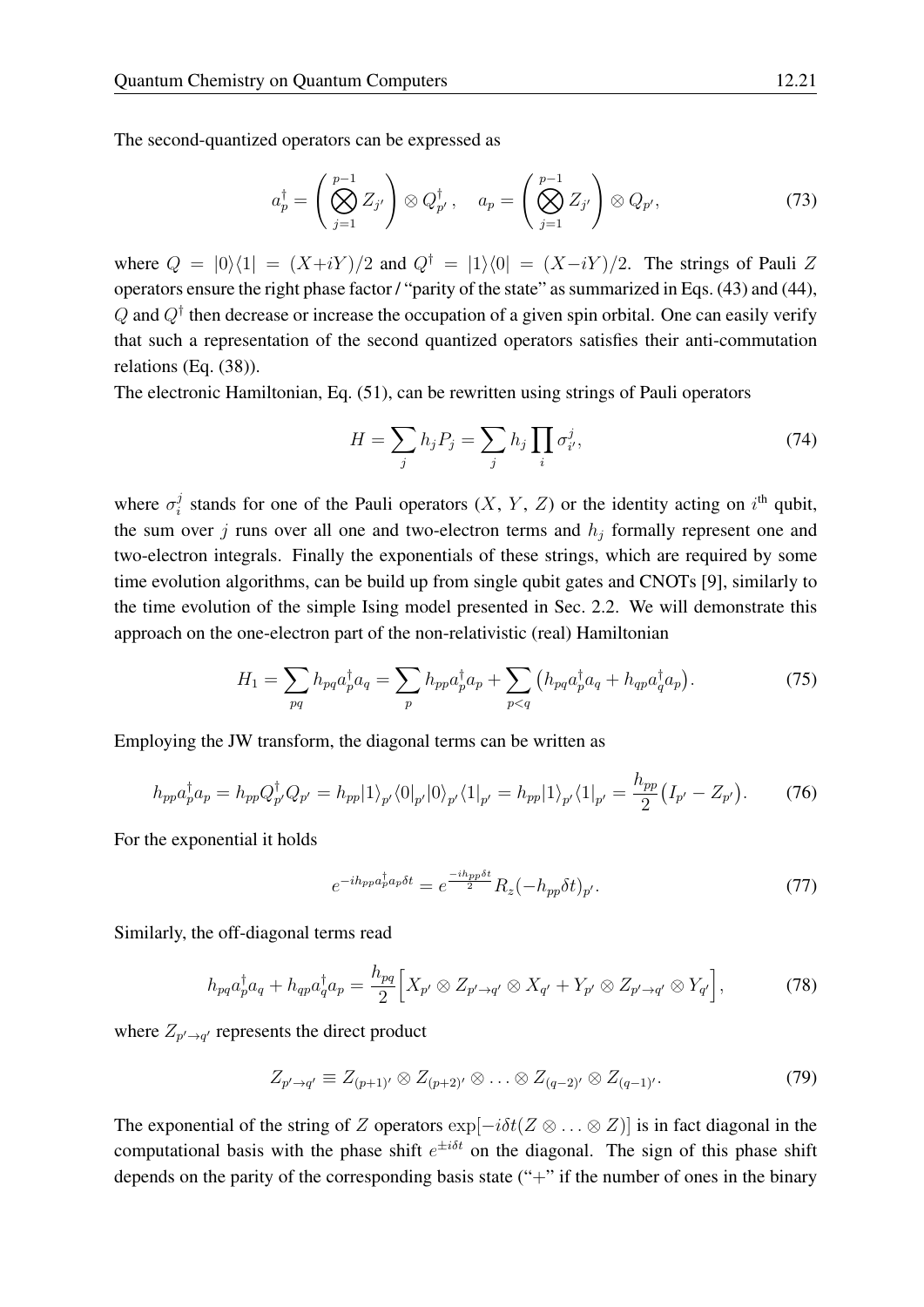representation is odd, "−" otherwise). The exponential can be implemented with the following circuit [\[9\]](#page-29-8)

<span id="page-21-0"></span>

where CNOTs assure the correct sign of the phase shift according to the parity of the state and z-rotations were defined in Eq. [\(10\)](#page-4-2). Generalization to the cases with X or Y operators acting on  $p'$  and  $q'$  qubits (Eq. [\(78\)](#page-20-0)) can be easily realized with change-of-basis operators applied on  $p'$ and  $q'$  qubit before and after the action of the quantum circuit from Eq. [\(80\)](#page-21-0). We have already shown in Eqs. [\(14\)](#page-5-1) and [\(15\)](#page-5-1) that, e.g., the Hadamard gate changes the basis from X to Z (and vice versa). The procedure for the two-electron part of the Hamiltonian is more elaborate, but completely analogous and can be found in [\[26\]](#page-30-11).

The JW mapping is simple, but not the most economic one, when it comes to the number of gates required. As can be seen in Eq. [\(80\)](#page-21-0), the quantum gates overhead scales as  $\mathcal{O}(M)$ . This is because the parity unlike the occupation of spin orbitals is not stored locally and must be collected by means of CNOT's before the single qubit rotation is applied. An alternative, which however has the same  $\mathcal{O}(M)$  scaling, is the parity encoding. In this approach, the parity is stored locally and the occupation of spin orbitals non-locally

$$
|o_1 \dots o_M\rangle \to |q_M \dots q_1\rangle, \qquad q_{p'} = \left[\sum_{i=1}^p o_i\right] \pmod{2}.
$$
 (81)

The same scaling as for the JW mapping stems from the fact that when the occupation of a given orbital is changed, all the parities to which it contributes have to be updated, e.g. the first contributes to all of them.

More efficient than the JW mapping is the Bravyi-Kitaev (BK) mapping [\[27\]](#page-30-12), which is a combination of the Jordan-Wigner and parity mappings. It compromises on the locality of occupation and parity information. The qubits store partial sums of occupation numbers, according to the BK matrix,  $\beta_{pq}$ ,

$$
|o_1 \dots o_M\rangle \to |q_M \dots q_1\rangle, \qquad q_{p'} = \left[\sum_{q=1}^p \beta_{pq} o_q\right] \pmod{2},\tag{82}
$$

which is defined recursively

$$
\beta_1 = [1],
$$
  
\n
$$
\beta_{2^{i+1}} = \begin{pmatrix} \beta_{2^i} & \mathbf{0} \\ \mathbf{A} & \beta_{2^i} \end{pmatrix},
$$
\n(83)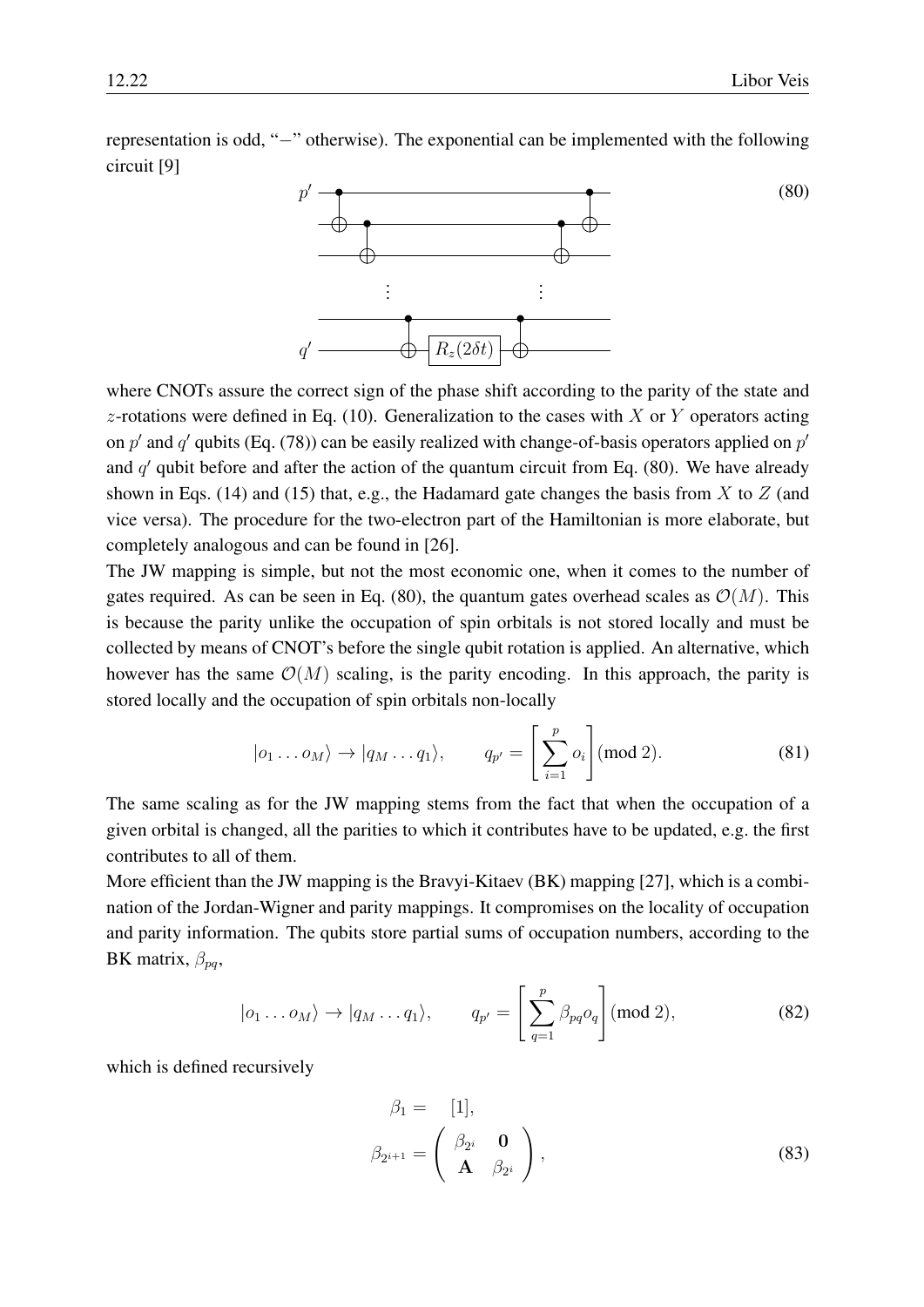where A is a  $2^{i} \times 2^{i}$  matrix filled with zeros except the bottom row, which is filled with ones. For example for  $M = 4$ , the BK matrix reads

<span id="page-22-2"></span>
$$
\beta_4 = \left(\begin{array}{cccc} 1 & 0 & 0 & 0 \\ 1 & 1 & 0 & 0 \\ 0 & 0 & 1 & 0 \\ 1 & 1 & 1 & 1 \end{array}\right). \tag{84}
$$

The construction of second-quantized operators in the BK mapping is much more involved than in the JW mapping and we will not discuss it here, but rather refer readers to the work of Seeley *et al.* [\[28\]](#page-30-13). The ingenious BK mapping, which combines the occupation and parity as can be clearly seen from the structure of the BK matrix, Eq. [\(84\)](#page-22-2), in fact leads to the  $\mathcal{O}(\log_2 M)$  scaling. Recently, also more sophisticated mappings with certain advantages have been presented, e.g., generalizations of the BK mapping, which reduce the number of qubits due to symmetries (particle number, spin, or point group symmetries) [\[5\]](#page-29-2).

### <span id="page-22-0"></span>5 Quantum algorithms for quantum chemistry

In this section, we will discuss the two main approaches which are cornerstones of most of the quantum algorithms for chemistry. In particular, the phase estimation which is an ultimate algorithm for error-corrected quantum devices with a potential to simulate very accurately the most complex molecular systems in future, and the variational quantum eigensolver, which combines the power of both quantum and classical computers and is suitable for NISQ devices.

### <span id="page-22-1"></span>5.1 Phase estimation

#### 5.1.1 Phase estimation algorithm

The phase estimation algorithm (PEA) [\[9\]](#page-29-8) is a quantum algorithm for obtaining an eigenvalue of a unitary operator U, based on a given initial guess of the corresponding eigenvector. Since a unitary U can be written as  $U = e^{iH}$ , with H Hermitian, the PEA can be viewed as a quantum substitute of the classical diagonalization.

Suppose that  $|u\rangle$  is an eigenvector of U and that it holds

<span id="page-22-3"></span>
$$
U|u\rangle = e^{2\pi i \varphi}|u\rangle, \qquad \varphi \in [0,1), \tag{85}
$$

where  $\varphi$  is the phase which is estimated by the algorithm. The quantum register is divided into two parts. The first one, called the read-out part, is composed of  $m$  qubits on which the binary representation of  $\varphi$  is measured at the end and which is initialized to the state  $|0\rangle^{\otimes m}$ . The second part contains the corresponding eigenvector  $|u\rangle$ .

The PEA quantum circuit is shown in Fig. [6.](#page-23-0) The application of Hadamard gates on all qubits in the first part of the register gives

$$
|\text{reg}\rangle = \frac{1}{\sqrt{2^m}}\Big(|0\rangle + |1\rangle\Big)\dots\Big(|0\rangle + |1\rangle\Big)|u\rangle = \frac{1}{\sqrt{2^m}}\sum_{j=0}^{2^m-1} |j\rangle|u\rangle. \tag{86}
$$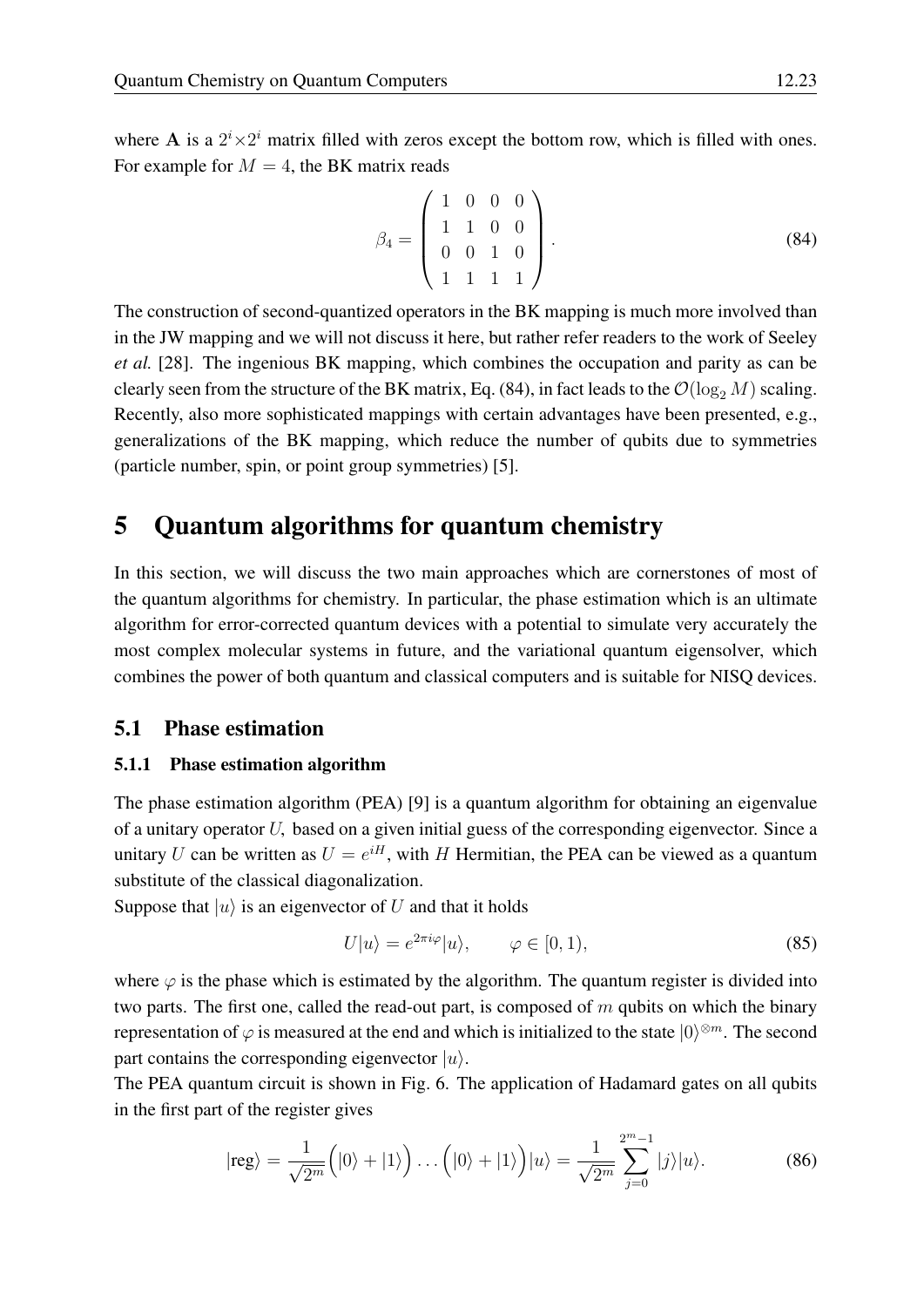

<span id="page-23-0"></span>Fig. 6: *The PEA circuit with the highlighted part corresponding to the inverse quantum Fourier transform [\[9\]](#page-29-8).*

Next, after the application of a sequence of controlled powers of U, the register is transformed into

$$
|\text{reg}\rangle = \frac{1}{\sqrt{2^m}} \left( |0\rangle + e^{2\pi i 2^{m-1}\varphi} |1\rangle \right) \left( |0\rangle + e^{2\pi i 2^{m-2}\varphi} |1\rangle \right) \dots \left( |0\rangle + e^{2\pi i 2^0\varphi} |1\rangle \right) |u\rangle
$$
  
= 
$$
\frac{1}{\sqrt{2^m}} \sum_{j=0}^{2^m-1} e^{2\pi i j\varphi} |j\rangle |u\rangle.
$$
 (87)

The crucial part of the PEA is the *efficient* inverse quantum Fourier transform (QFT† , high-lighted in Fig. [6\)](#page-23-0) performed on the read-out part of the register. The  $R_j$  operator is defined as [\[9\]](#page-29-8)

$$
R_j = \left(\begin{array}{cc} 1 & 0 \\ 0 & e^{2\pi i/2^j} \end{array}\right). \tag{88}
$$

If the phase can be expressed exactly with  $m$  bits

$$
\varphi = 0.\varphi_1\varphi_2\ldots\varphi_m = \frac{\varphi_1}{2} + \frac{\varphi_2}{2^2} + \ldots + \frac{\varphi_m}{2^m}, \qquad \varphi_i \in \{0, 1\},\tag{89}
$$

it (and consequently the eigenvalue) is recovered with unit probability by a measurement on the first part of the quantum register, which is by QFT<sup>†</sup> transformed into  $|2^m\varphi\rangle$ .

When the phase cannot be expressed exactly with  $m$  bits, in order to obtain this precision with the success probability of at least  $1-\varepsilon$ , one has to use n qubits [\[9\]](#page-29-8)

<span id="page-23-1"></span>
$$
n = m + \lceil \log_2(2 + 1/2\varepsilon) \rceil. \tag{90}
$$

If the desired eigenvector is not known explicitly (as is typically the case in quantum chemistry), we can start the algorithm with an arbitrary initial guess vector  $|\psi\rangle$ , which can be expanded in terms of eigenvectors of  $U$ 

$$
|\psi_{\text{init}}\rangle = \sum_{i} c_i |u_i\rangle. \tag{91}
$$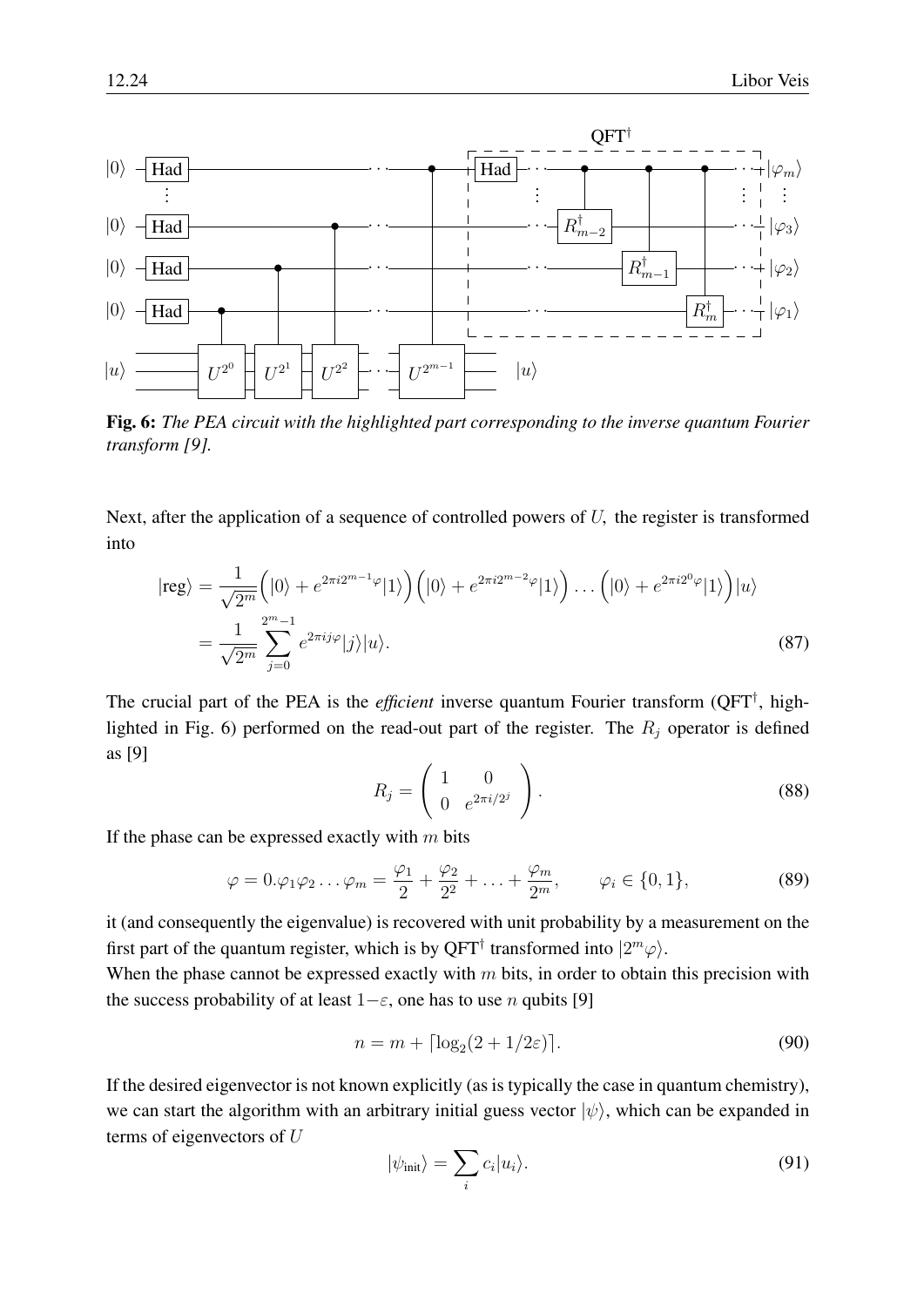When using the number of ancillary qubits according to the Eq. [\(90\)](#page-23-1), the success probability is decreased to  $|c_i|^2(1-\varepsilon)$  (due to the linearity of quantum mechanics). It is therefore crucial for the success of the algorithm to be initialized with a wave function, which has a non-zero overlap with the exact targeted state. We will discuss some of the techniques of the initial state preparation in the following subsection.

We would like to note that the original phase estimation algorithm briefly sketched above has been improved in many aspects over the years. For example only one ancillary qubit can be used for sequential measurement of the phase. Also modifications for better efficiency, including parallelization or resistance to noise, have been proposed [\[6,](#page-29-4) [5\]](#page-29-2).

#### 5.1.2 Initial state preparation

Initial states with a large-enough overlap with the exact targeted state are key for the success of the phase estimation algorithm. In fact, a randomly chosen state from an exponentially large Hilbert space would have an exponentially decreasing overlap with the exact state, as the system size increases. This is indeed in agreement with the fact that solving the ground state problem of a completely general local Hamiltonian is a QMA-complete (quantum Merlin-Arthur complete, the quantum analogue of NP-complete) problem, i.e., considered difficult even for a quantum computer [\[29\]](#page-30-14). Nevertheless, the electronic structure problem of physically relevant systems, is believed to be *efficiently* solvable by means of quantum computers. In this case, the initial state preparation methods outlined below may be used.

Aspuru-Guzik *et al.* in their seminal work [\[8\]](#page-29-7) proposed the adiabatic state preparation (ASP) algorithm inspired by the adiabatic model of quantum computing. In this approach, one slowly varies the Hamiltonian of the quantum register, starting with a trivial one and the register in its (exactly known) ground state, e.g. the Hartree-Fock state, and ending with the final exact one in the following simple way

$$
H = (1 - t/T)Hinit + (t/T)Hexact \t t : 0 \longrightarrow T,
$$
\n(92)

where t is time and T the maximum annealing time. The efficiency of ASP depends on the minimum energy gap between the ground- and the first excited state along the adiabatic path,  $g_{\text{min}}$ 

$$
g_{\min} = \min_{0 \le s \le 1} (E_1(s) - E_0(s)), \qquad s = t/T.
$$
 (93)

In particular, the maximum annealing time scales as

$$
T \approx \mathcal{O}\left(\frac{M^4}{g_{\min}^2}\right). \tag{94}
$$

Similarly to the phase estimation also ASP has been improved in several aspects. For example, non-linear adiabatic paths, more efficient for chemical problems, have been proposed and numerically tested [\[30\]](#page-30-15).

Alternative options for the initial state preparation can be variational methods discussed in Sec. [5.2,](#page-26-0) or employing reference states obtained by some polynomially scaling computational methods. Several such methods including CI, CASSCF, selected CI, or tensor networks have already been used in numerical simulations [\[6\]](#page-29-4).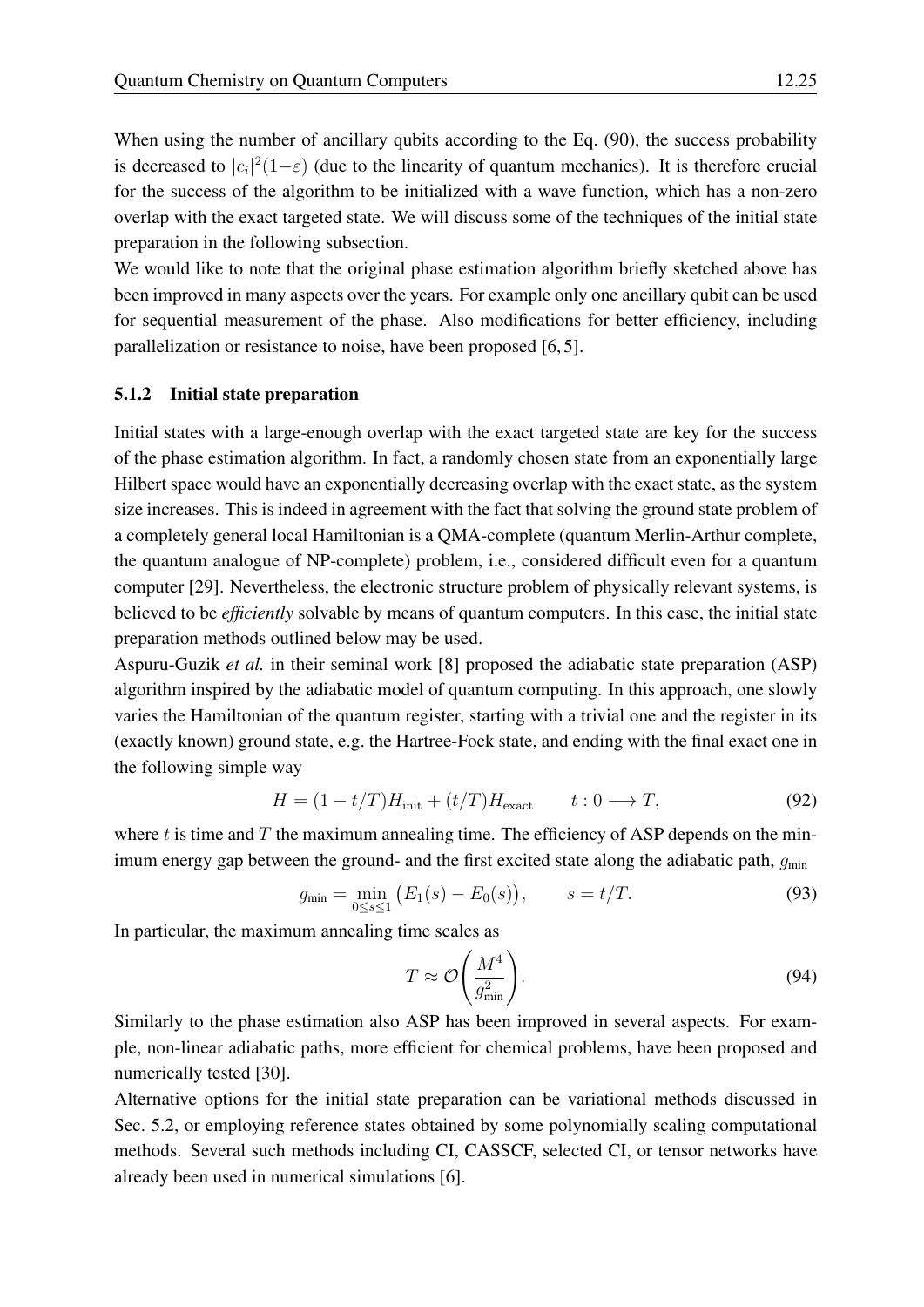#### <span id="page-25-1"></span>5.1.3 Hamiltonian time evolution

If we take  $U$  in Eq. [\(85\)](#page-22-3) in the form

<span id="page-25-0"></span>
$$
U = e^{-iH\tau},\tag{95}
$$

where  $\tau$  is a suitable parameter (equivalent to time in a time evolution) assuring  $\varphi$  being in the interval  $[0, 1)$  and H the electronic Hamiltonian, then the phase estimation algorithm reveals its energy spectrum. The whole procedure can be simply viewed as a time propagation of a trial wave function followed by the QFT switching from the time to energy domain and a measurement projecting out a certain eigenstate. Looking at the circuit in Fig. [6](#page-23-0) and observing that the unitary U is applied up to the power  $2^{n-1}$  and that the number of ancillary qubits is related to the precision according to Eq. [\(90\)](#page-23-1), the total evolution time (the number of  $e^{-iH}$ calls) is proportional to  $\mathcal{O}(1/\varepsilon)$ . This number of calls governs the cost of a simulation. For the case of molecular Hamiltonians (Eq. [\(51\)](#page-15-1)), Reiher *et al.* showed numerically that a number of calls scales as  $\pi/2\varepsilon$  [\[23\]](#page-30-8).

There are multiple ways how to implement the time evolution operator of the form  $e^{-iHt}$ . In Sec. [2.2,](#page-6-0) we have already mentioned the first-order Trotter approximation, Eq. [\(18\)](#page-7-2). In order to achieve accuracy  $\varepsilon$ , the number of Trotter steps  $N = \mathcal{O}(t^2/\varepsilon)$ . This can be improved by using higher order product formulae. It was also shown that the accuracy can be further improved by, e.g., randomly ordering the terms in the Trotter sequence [\[5\]](#page-29-2). The gate counts of all Trotterbased approaches scale as  $\mathcal{O}(\text{poly}(1/\varepsilon)).$ 

Several more advanced methods for time evolution, which are more efficient than Trotterization have been proposed [\[6\]](#page-29-4). Description of these approaches is, however, beyond the scope of this chapter. We will only briefly mention the Taylor series method, in which the Hamiltonian evolution, Eq. [\(95\)](#page-25-0), is divided into shorter segments and each of the segment exponentials is approximated by a truncated Taylor series, which can be expanded as a linear combination of unitaries (LCU). These unitaries are then applied in a superposition employing oracle circuits. For a detailed summary of different Hamiltonian simulation techniques and references to original papers, we refer readers to the review [\[6\]](#page-29-4).

In order to study the asymptotic scaling of the phase estimation based algorithms, one typically employs the fixed chemical accuracy. The scaling properties largely depend on the basis set employed, i.e., number of terms in the Hamiltonian (as discussed in Sec[.3.1\)](#page-8-1) as well as the actual algorithm used for implementation of the Hamiltonian time evolution (Eq. [\(95\)](#page-25-0)). In the Gaussian basis, the second quantized Hamiltonian contains  $\mathcal{O}(M^4)$  terms and the Taylor series method, which is more sophisticated than the Trotter based approaches, scales as  $\mathcal{O}(M^5)$  [\[5\]](#page-29-2). On the other hand, it is well known that rigorous bounds on the Trotter error are loose by several orders of magnitude. In the plane wave dual basis, the Hamiltonian contains  $\mathcal{O}(M^2)$  terms and the Taylor series method was shown to scale as  $\mathcal{O}(M^{2.67})$  [\[5\]](#page-29-2). We would like to note, however, that more advanced Hamiltonian simulation techniques, which were not discussed here, can lead to even lower scaling. For example in the plane wave basis, algorithms which achieve sublinear scaling in M have been developed.

In spite of the recent development of highly sophisticated algorithms for Hamiltonian simula-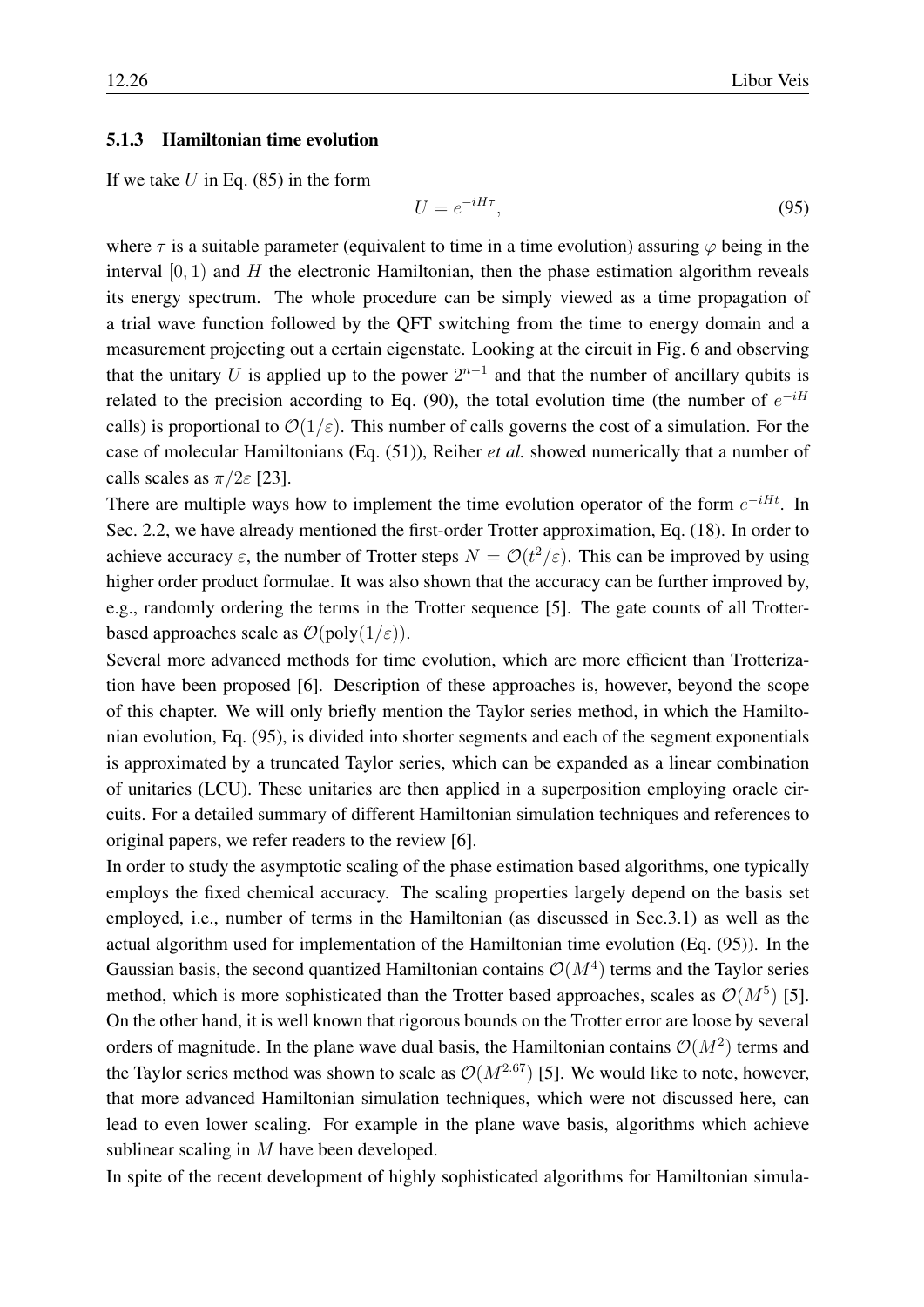

<span id="page-26-1"></span>Fig. 7: *Flow chart of the variational quantum eigensolver.*

tions, the phase estimation based approaches require quantum circuits with a large number of gates, which are expected to require some form of a quantum error correction. Therefore they are not suitable for near term devices, which will not have enough qubits for this purpose.

### <span id="page-26-0"></span>5.2 Variational quantum-classical algorithms

A promising alternative to the phase estimation for near-term quantum devices is the variational quantum eigensolver (VQE) approach [\[31,](#page-30-16) [32\]](#page-30-17), which combines classical variational energy minimization over normalized trial wave functions  $\Psi(\vartheta)$ 

$$
E = \min_{\vec{\vartheta}} \left\langle \Psi(\vec{\vartheta}) \middle| H \middle| \Psi(\vec{\vartheta}) \right\rangle \tag{96}
$$

with a state preparation and a measurement of the Hamiltonian expectation value on a quantum computer. The VQE method in fact trades long coherent quantum circuits for short circuits and lots of measurements (though at the cost of asymptotically worse scaling in terms of precision). The scheme of VQE is depicted in Fig. [7.](#page-26-1)

The starting point of VQE is a preparation of the fixed reference state  $|\Psi_{\text{ref}}\rangle$ , which can be the Hartree-Fock determinant or also some multireference state. Then for an initial set of a polynomial number of parameters  $\vec{\theta}$ , a series of parametrized gates  $U(\vec{\theta})$  (ansatz circuit) is applied on  $|\varPsi_{\rm ref}\rangle$ , producing the so called ansatz state  $|\varPsi(\vec{v})\rangle$ . Here comes the advantage of  $q$ uantum hardware, since ansatz states cannot be stored and manipulated on a classical computer for general  $U(\vec{\theta})$  (due to the exponentially large Hilbert space). We will discuss different types of ansatz circuits below.

After preparing the ansatz state, the expectation value of the Hamiltonian is measured. We are working with the second-quantized representation and we have already shown in Sec. [4.2](#page-19-0) that when employing the JW transformation (or the BK one), the Hamiltonian is mapped to a linear combination of products of Pauli operators, as shown in Eq. [\(74\)](#page-20-1). The energy can be written as

<span id="page-26-2"></span>
$$
E(\vec{\vartheta}) = \sum_{j} h_{j} \langle \Psi(\vec{\vartheta}) \Big| \prod_{i} \sigma_{i}^{j} \Big| \Psi(\vec{\vartheta}) \Big\rangle, \tag{97}
$$

where, as in Eq. [\(74\)](#page-20-1),  $\sigma_i^j$  $s_i^j$  stands for one of the Pauli operators  $(X, Y, Z)$  or the identity acting on the i<sup>th</sup> qubit, the sum over j runs over all one and two-electron terms and  $h_j$  formally represent one and two-electron integrals. In the Hamiltonian averaging method [\[32\]](#page-30-17), each term is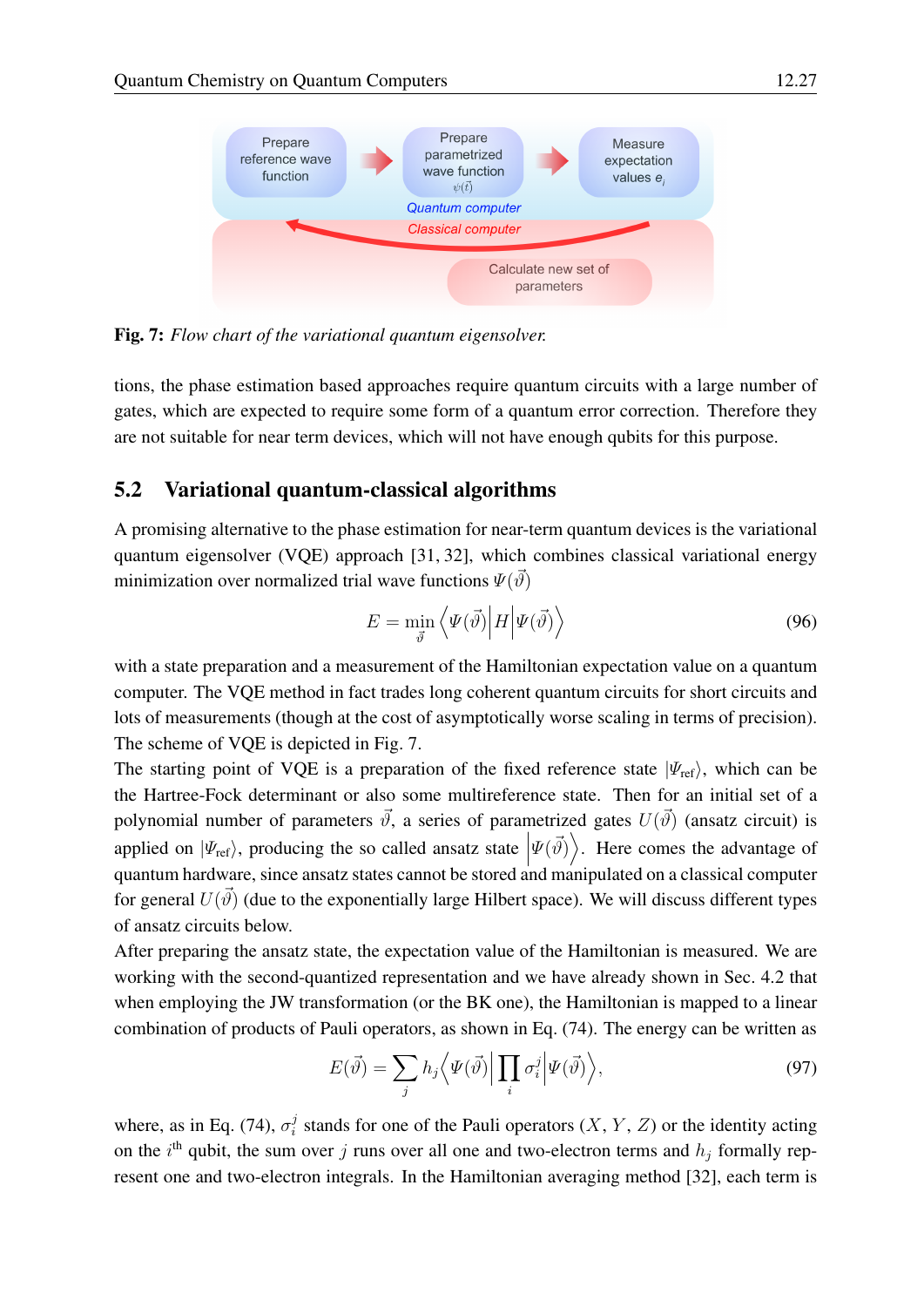repeatedly measured (each time the ansatz state must be prepared) in order to get the desired precision. This approach requires  $\mathcal{O}(1/\varepsilon^2)$  measurements to get the energy with precision  $\varepsilon$ .

The measured energy is then together with the actual values of  $\vec{\theta}$  passed to a classical optimization routine. This can be a gradient-free optimization, such as Nelder-Mead simplex, or some gradient-descent, since strategies to directly measure the energy gradients with respect to one of the parameters were also developed [\[5\]](#page-29-2). The classical optimization produces a new set of parameters  $\vec{\theta}$  and the whole procedure is repeated until energy convergence.

The advantage of VQE over classical computational methods certainly depends on the employed ansatz. Two types of ansätze have been used so far. The first category are so called hardware efficient ansätze and it comprises the limited parametrized gate set, which is easy to implement on a given quantum architecture. The aim is to produce as much flexible ansatz state as possible with a minimal number of gates. These approaches do not use any information about a system studied, however, have been successfully demonstrated on several small molecules [\[5\]](#page-29-2).

The second category comprises chemically inspired ansätze. To the best of our knowledge, all VQE methods of this type are based on the unitary coupled cluster theory (Sec. [3.3.2\)](#page-16-0) usually restricted up to double excitations and employ

<span id="page-27-0"></span>
$$
U(\vec{\vartheta}) = e^{T - T^{\dagger}}.
$$
\n(98)

The point is that the UCCSD method cannot be performed *efficiently* on a classical computer due to infinite commutator expansions, as discussed in Sec. [3.3.2,](#page-16-0) but it can be implemented on a quantum computer. The CC amplitudes are then the VQE variational parameters. Moreover, the fully variational UCCSD method is expected to outperform traditional CCSD in accuracy [\[32\]](#page-30-17) and converge even for multireference problems.

Since T and  $T^{\dagger}$  in Eq. [\(98\)](#page-27-0) do not commute, some sort of numerical approximation similar to those used in the Hamiltonian time evolution (Sec. [5.1.3\)](#page-25-1) has to be used in order to implement the circuit ansatz by means of single and two-qubit gates. If we assume that we have a reasonable  $|\Psi_{\text{ref}}\rangle$ , which is close enough to the exact state, the CC amplitudes are expected to be small numbers (much smaller than 1). In this case, much less Trotter steps are necessary than for the phase estimation based approaches. In fact, it was shown that even a single Trotter step can be used to implement the circuit ansatz from Eq. [\(98\)](#page-27-0), which yields accurate results [\[5\]](#page-29-2). In this case, the number of quantum gates for the UCCSD circuit ansatz implementation scales as  $\mathcal{O}(M^3N^2)$  when the JW mapping is employed  $\mathcal{O}(M^2N^2 \log_2 M)$  for the BK mapping].

Undoubtedly, the biggest bottleneck of VQE is the huge number of measurements (requiring repeated state preparation) in the Hamiltonian averaging method. It was shown [\[32\]](#page-30-17) that the number of measurements  $N_m$  required to estimate the energy with precision  $\varepsilon$  is bounded by

$$
N_m = \frac{\left(\sum_i |h_i|\right)^2}{\varepsilon^2},\tag{99}
$$

where  $h_i$  again represent one and two-electron integrals. The number of measurements thus scales as  $\mathcal{O}(M^8/\varepsilon^2)$  in a Gaussian basis, which can be reduced by using local basis sets to  $\mathcal{O}(M^6/\varepsilon^2)$ , and  $\mathcal{O}(M^4/\varepsilon^2)$  in a plane wave dual basis [\[6\]](#page-29-4). However, as in the case of the phase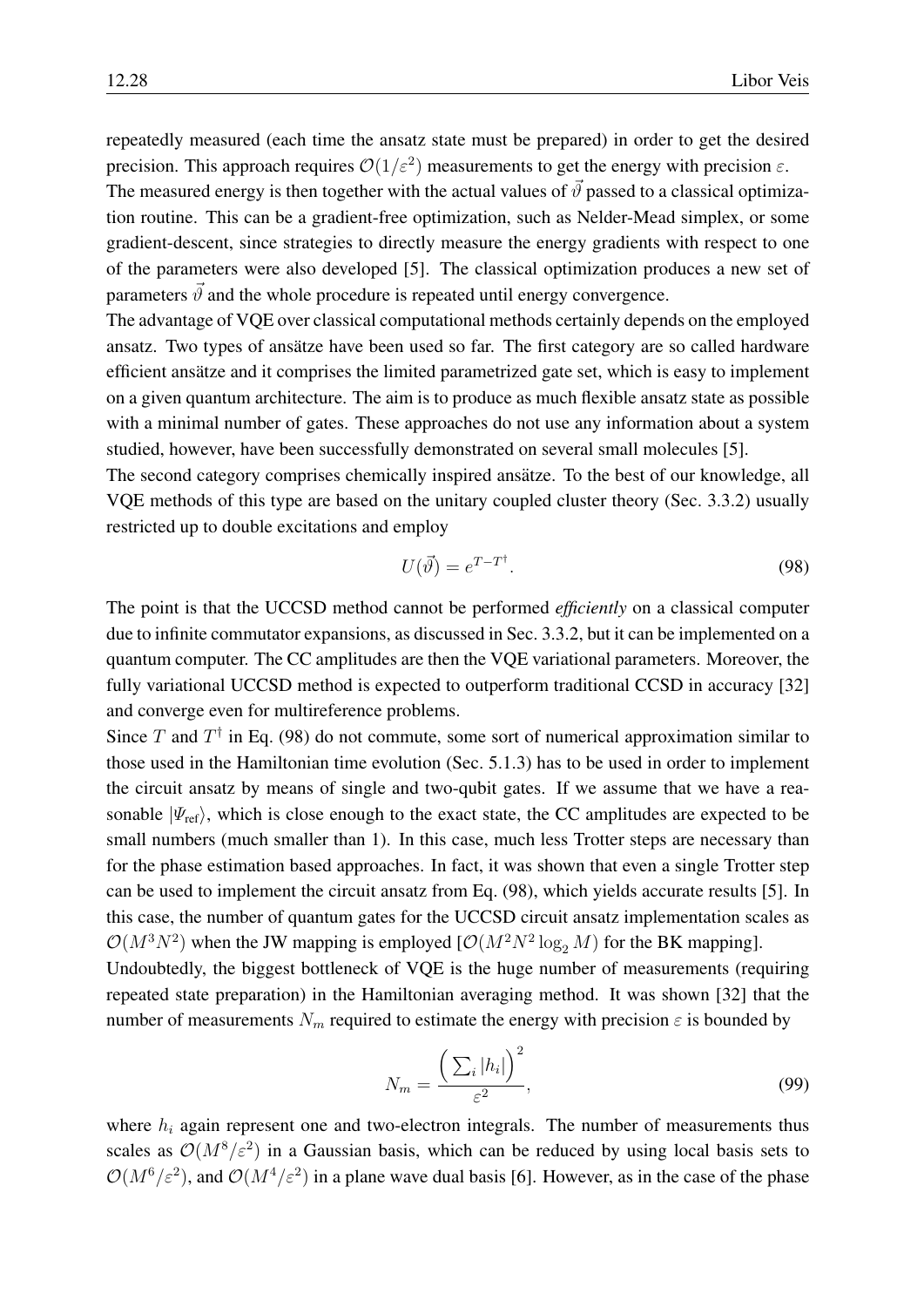estimation based approaches, advanced techniques, whose presentation is behind the scope of this chapter, have been developed, which reduce this scaling in certain cases by orders of magnitude [\[5\]](#page-29-2).

The VQE method has also been extended for excited state calculations. One such approach is the quantum subspace expansion (QSE) of McClean *et al.* [\[33\]](#page-30-18), in which a polynomial number of additional measurements allows the treatment of excited states. In this method, excited states are expanded in a subspace around the ground state  $|\Psi_0\rangle$  spanned by single excitations  $a_p^{\dagger}a_q|\Psi_0\rangle$ for all possible  $p$ ,  $q$ . They can be found by solving the generalized eigenvalue problem

<span id="page-28-1"></span>
$$
H^{\rm QSE}C = S^{\rm QSE}CE,\tag{100}
$$

where C is a matrix of eigenvectors,  $E$  a diagonal matrix of energies and the Hamiltonian matrix  $H^{QSE}$  is given by

$$
H_{pq,rs}^{\text{QSE}} = \langle \Psi_0 | a_p a_q^{\dagger} H a_r^{\dagger} a_s | \Psi_0 \rangle. \tag{101}
$$

Since the subspace states are not orthogonal, the overlap matrix has to be also obtained

$$
S_{pq,rs}^{\text{QSE}} = \langle \Psi_0 | a_p a_q^{\dagger} a_r^{\dagger} a_s | \Psi_0 \rangle. \tag{102}
$$

One can see in Eq. [\(100\)](#page-28-1) that this approach of excited state calculations requires, on top of measuring the one-particle and two-particle reduced density matrices (1-RDMs, 2RDMs), which are measured in standard  $VQE$ , also measuring the 3-RDMs and 4-RDMs.

### <span id="page-28-0"></span>6 Summary

In this chapter, we have reviewed some of the basic concepts, which were developed for the simulation of chemical problems on quantum computers. In fact, quantum computational chemistry [\[5\]](#page-29-2) has achieved enormous progress recently and it would be impossible to include all important developments in this field. On the small illustrative examples, we have rather shown the basic strategies, which may be used also in case of more advanced algorithms.

We have presented how to map the quantum chemistry problems onto a register of qubits both in the first and second quantization and most of the time restricted ourselves to the electronic structure problem. The two main approaches to this problem have been discussed: the phase estimation algorithm, which is an ultimate algorithm for error-corrected quantum devices as well as the variational quantum eigenvalue solver, which combines power of both quantum and classical computers and is due to short quantum circuits suitable for near-term devices.

<span id="page-28-2"></span> $5$ These are indeed the individual expectation values in Eq. [\(97\)](#page-26-2)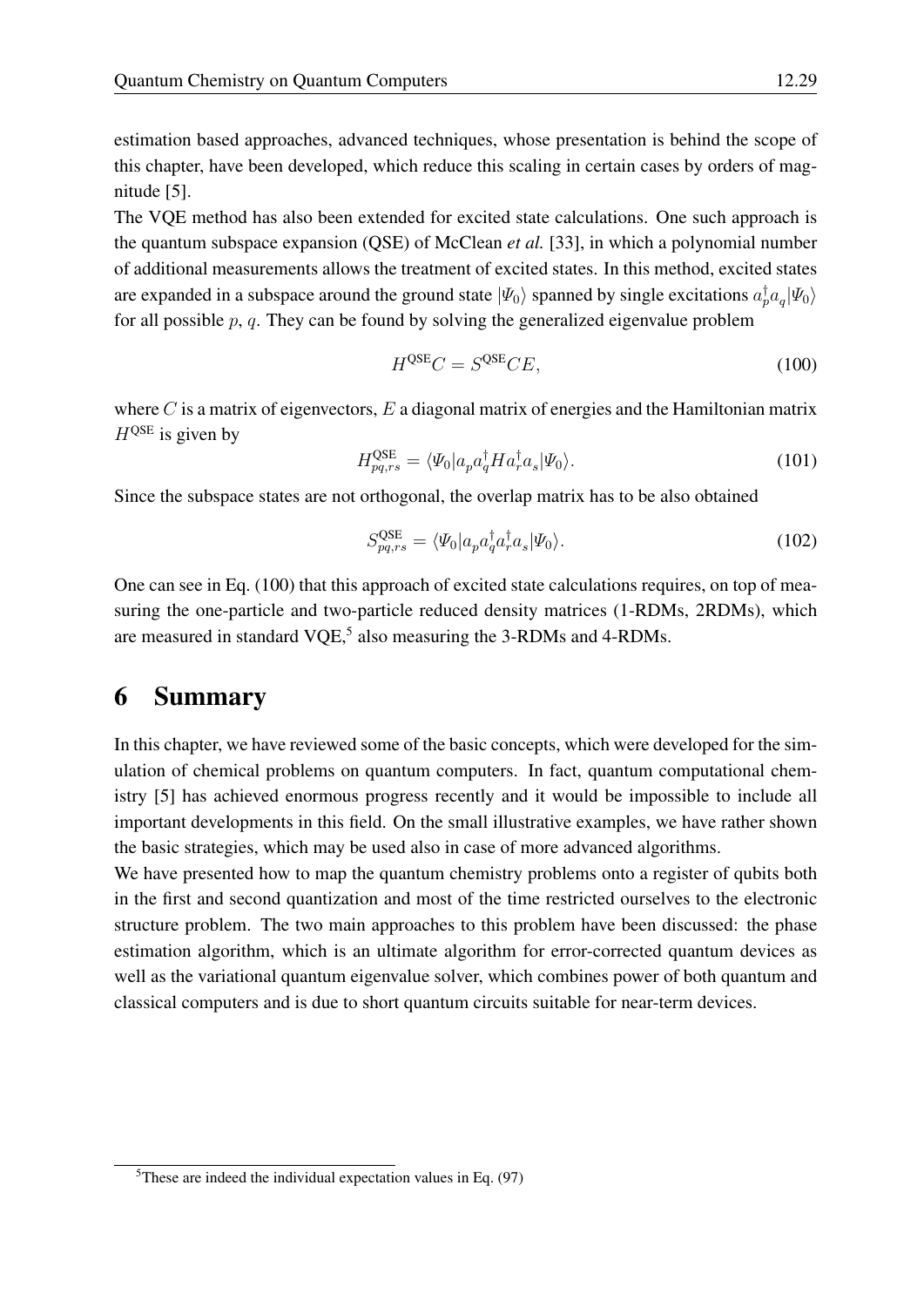## References

- <span id="page-29-0"></span>[1] R.P. Feynman, Int. J. Theor. Phys. 21, 467 (1982)
- <span id="page-29-5"></span>[2] F. Arute, K. Arya, R. Babbush, D. Bacon, J.C. Bardin, R. Barends, R. Biswas, S. Boixo, F.G.S.L. Brandao, D.A. Buell, B. Burkett, Y. Chen, Z. Chen, B. Chiaro, R. Collins, W. Courtney, A. Dunsworth, E. Farhi, B. Foxen, A. Fowler, C. Gidney, M. Giustina, R. Graff, K. Guerin, S. Habegger, M.P. Harrigan, M.J. Hartmann, A. Ho, M. Hoffmann, T. Huang, T.S. Humble, S.V. Isakov, E. Jeffrey, Z. Jiang, D. Kafri, K. Kechedzhi, J. Kelly, P.V. Klimov, S. Knysh, A. Korotkov, F. Kostritsa, D. Landhuis, M. Lindmark, E. Lucero, D. Lyakh, S. Mandrà, J.R. McClean, M. McEwen, A. Megrant, X. Mi, K. Michielsen, M. Mohseni, J. Mutus, O. Naaman, M. Neeley, C. Neill, M.Y. Niu, E. Ostby, A. Petukhov, J.C. Platt, C. Quintana, E.G. Rieffel, P. Roushan, N.C. Rubin, D. Sank, K.J. Satzinger, V. Smelyanskiy, K.J. Sung, M.D. Trevithick, A. Vainsencher, B. Villalonga, T. White, Z.J. Yao, P. Yeh, A. Zalcman, H. Neven, and J.M. Martinis, Nature 574, 505 (2019)
- <span id="page-29-6"></span>[3] H.S. Zhong, H. Wang, Y.H. Deng, M.C. Chen, L.C. Peng, Y.H. Luo, J. Qin, D. Wu, X. Ding, Y. Hu, P. Hu, X.Y. Yang, W.J. Zhang, H. Li, Y. Li, X. Jiang, L. Gan, G. Yang, L. You, Z. Wang, L. Li, N.L. Liu, C.Y. Lu, and J.W. Pan, Science 370, 1460 (2020)
- <span id="page-29-1"></span>[4] J. Preskill, Quantum 2, 79 (2018)
- <span id="page-29-2"></span>[5] S. McArdle, S. Endo, A. Aspuru-Guzik, S.C. Benjamin, and X. Yuan, Rev. Mod. Phys. 92, 015003 (2020)
- <span id="page-29-4"></span>[6] Y. Cao, J. Romero, J.P. Olson, M. Degroote, P.D. Johnson, M. Kieferová, I.D. Kivlichan, T. Menke, B. Peropadre, N.P.D. Sawaya, S. Sim, L. Veis, and A. Aspuru-Guzik, Chem. Rev. 119, 10856 (2019)
- <span id="page-29-3"></span>[7] K. Head-Marsden, J. Flick, C.J. Ciccarino, and P. Narang, Chem. Rev. 121, 3061 (2020)
- <span id="page-29-7"></span>[8] A. Aspuru-Guzik, A.D. Dutoi, P.J. Love, and M. Head-Gordon, Science 309, 1704 (2005)
- <span id="page-29-8"></span>[9] M.A. Nielsen and I.L. Chuang: *Quantum Computation and Quantum Information* (Cambridge University Press, 2000)
- <span id="page-29-9"></span>[10] I. Buluta and F. Nori, Science 326, 108 (2009)
- <span id="page-29-10"></span>[11] S. Lloyd, Science 273, 1073 (1996)
- <span id="page-29-11"></span>[12] D.S. Abrams and S. Lloyd, Phys. Rev. Lett. 79, 2586 (1997)
- <span id="page-29-12"></span>[13] N. Hatano and M. Suzuki: *Finding Exponential Product Formulas of Higher Orders*, in *Lecture Notes in Physics* (Springer, Heidelberg, 2005)
- <span id="page-29-13"></span>[14] Y. Li and S.C. Benjamin, Phys. Rev. X 7 (2017)